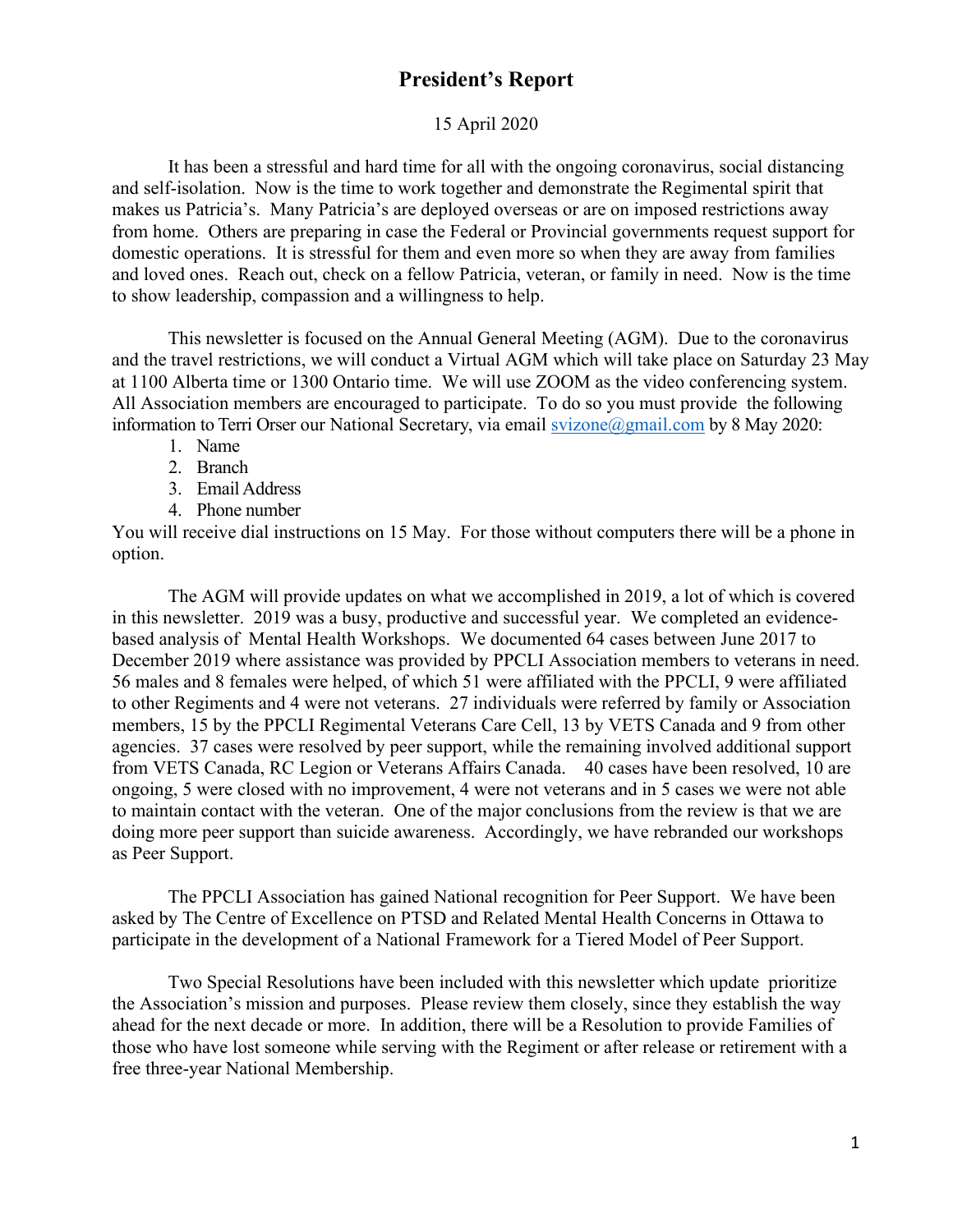The theme for the 105<sup>th</sup> Anniversary was "**Celebrating our PPCLI Veterans of the Past**, **Present and Future".** Activities included the AGM, French Grey Golf Tournament, Better 'Ole and a Gala Ball. The 105<sup>h</sup> culminated with a Dedication Service at Patricia Park on the morning of 10 August 2019, where we added names of ten Patricias who made the ultimate sacrifice in World War I and II and unveiled 26 new Personal Legacy Stones. The support provided by Herb Kenny and members of the Edmonton Branch to the AGM and 105<sup>th</sup> Anniversary was outstanding.

Special thanks to the volunteers from the Edmonton, Wainwright and in particular the Calgary Branches who raised \$62,000 from the Calgary Casino. This, combined with funds from True Patriot Love and the HGMF, resulted in the following for 2019:

| Total \$98,232.27            |             |                             |            |
|------------------------------|-------------|-----------------------------|------------|
| Soldier On                   | \$1,500     | <b>Memorial Maint</b>       | \$6,173.19 |
| Mental Health Video \$ 5,300 |             | The Military Museum \$5,000 |            |
| Valour Place                 | \$10,000    | Col Belcher Centre          | \$10,000   |
| <b>PPCLI Cadet Corps</b>     | \$10,106    | Kipness Centre              | \$5,000    |
| Mental Health                | \$24,153.08 | <b>Student Bursaries</b>    | \$21,000   |
|                              |             |                             |            |

In order to provide the same level of support, we must continue to fundraise, especially as we increase support to Veterans and Families. You can donate by etransfer to association@shaw.ca, by cheque to Hamilton Gault Memorial Fund, 4520 Crowchild Trail SW, Calgary, AB T2T 5J4 or by using Canada Helps https://www.canadahelps.org/en/charities/hamilton-gault-memorial-fund/.

 As a final note, on 7 August 2019, the PPCLI Foundation advised that it was not sustainable in its current structure. They approved participation in a planning process where it might be integrated with the Association. A small team has been created to examine the following options:

(1) integrating all parts in their current forms under a single new top-level structure and title, and over time creating efficiencies;

(2) a partial re-organization of one or both entities;

(3) dissolution of the Foundation and its absorption into the Association and HGMF on the basis of what capacity exists and can be absorbed; and

(4) a dissolution of both entities and the creation of a new one with the long-term assets of the previous entities transferred into a single financial component.

This will be a lengthy and complicated process. We will keep you informed with the first update from the Ways Team at the AGM on 23 May. The PPCLI Association Board of Directors believes that it may be possible to add Foundation programs, but they must be achievable, cost effective and within the capabilities of an entirely volunteer organization, especially given that our active volunteer base is small.

Paul Hale President PPCLI Association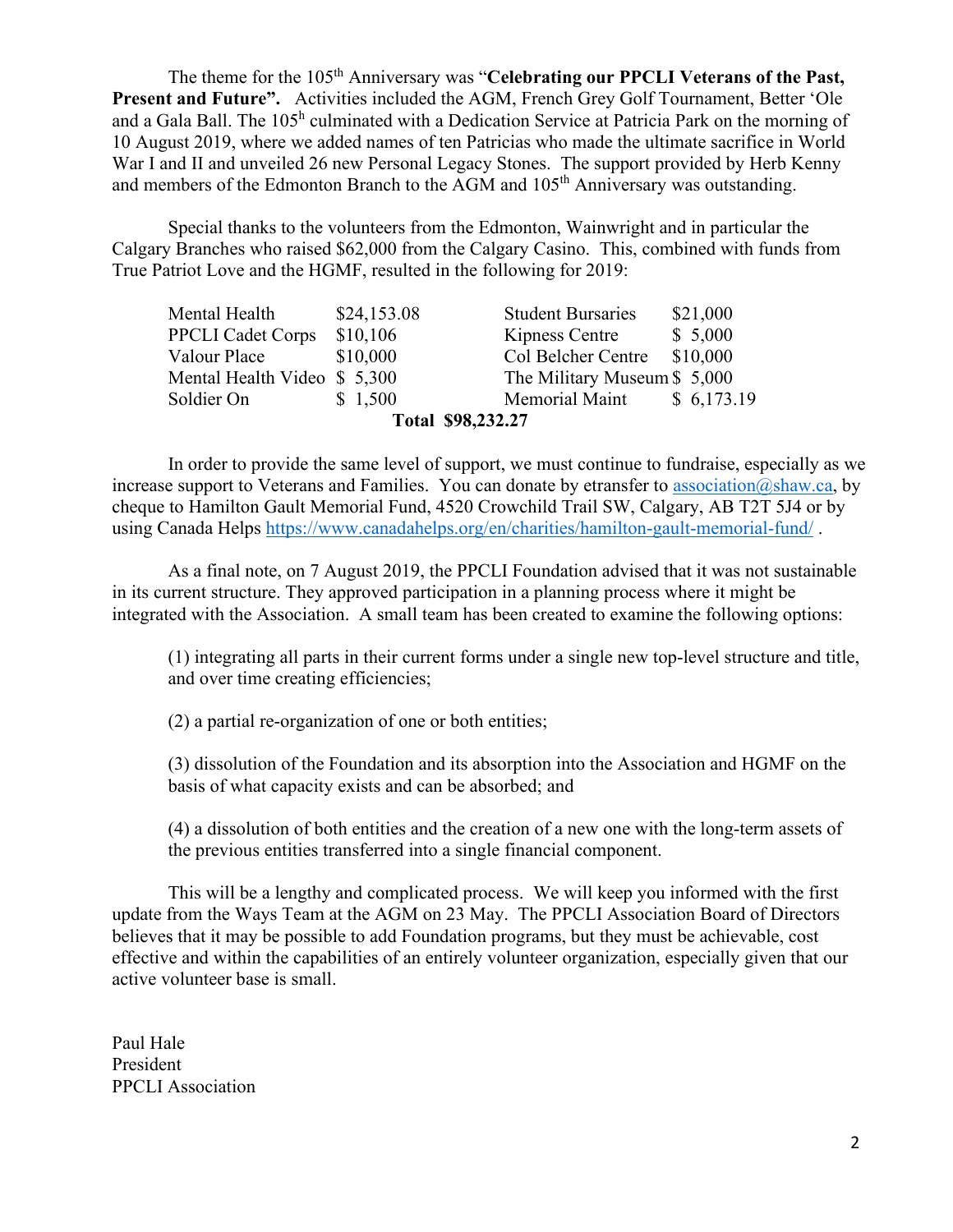

#### Hamilton Gault Memorial Fund (HGMF)

A summary of the HGMF portfolio performance for 2019 is as follows:

| 2019 Opening Balance  | \$741,538 |
|-----------------------|-----------|
| <b>First Quarter</b>  | \$801,407 |
| <b>Second Quarter</b> | \$819,520 |
| <b>Third Quarter</b>  | \$826,234 |
| <b>Fourth Quarter</b> | \$845,664 |

The value of the value of the portfolio **increased** by \$104,126 or 14%.

Our Financial Advisor, Marv Fenrich, and the fund managers who support him, have done a fine job in more than making up the loss that was incurred in shrinking markets in 2018.

The disbursement quota is the minimum amount a registered charity is required to spend each year on its own charitable activities or on gifts to qualified donees. The disbursement quota calculation is based on the value of a charity's property not used for charitable activities or administration. The disbursement quota for HGMF is 3.5 % of the average value of the fund over the previous two years. In 2019 this was \$26,478.

The HGMF exceeded the disbursement quota for 2019. The disbursement quota for 2020 is \$29,266.

Dave Pentney Finance Chair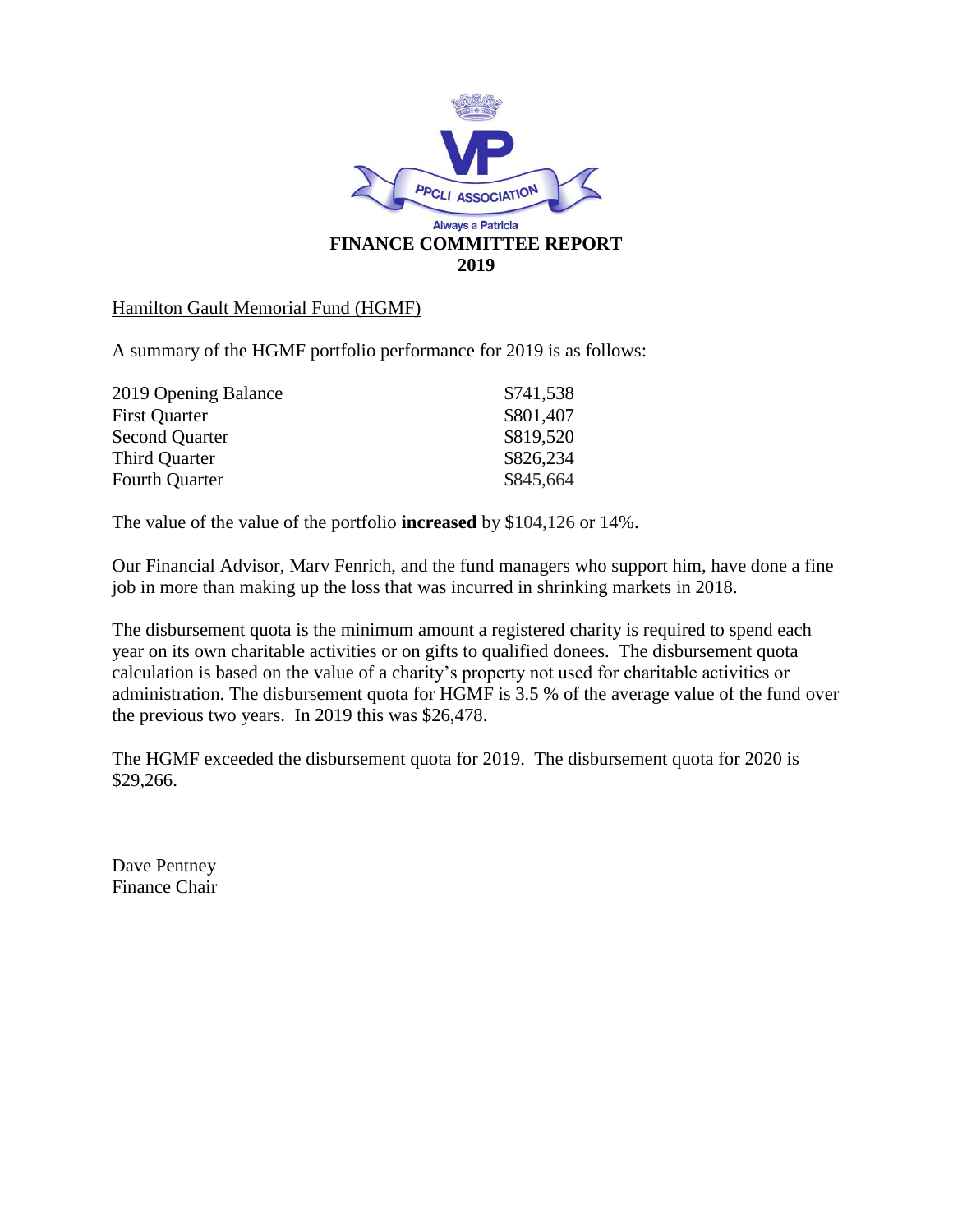### **Statement of Financial Position PPCLIAssociation Operating Fund 31-Dec-19 Unaudited**

#### **ASSET**

| <b>Current Assets</b>            |           |             |
|----------------------------------|-----------|-------------|
| <b>Operating Account</b>         | 17,797.66 |             |
| Cash - Casino                    | 47,745.85 |             |
| Investment-GIC-Association       | 16,342.09 |             |
| <b>Total Receivable</b>          |           | 81,885.60   |
| <b>Total Current Assets</b>      |           | 81,885.60   |
| <b>TOTAL ASSET</b>               |           | 81,885.60   |
| <b>LIABILITY</b>                 |           |             |
| <b>Current Liabilities</b>       |           |             |
| Deferred Revenues - Casino       |           | 47,745.85   |
| <b>Prepaid Association Dues</b>  |           | 215.00      |
| <b>GST Purchaces</b>             |           | -494.55     |
| <b>Total Current Liabilities</b> |           | 47,466.30   |
| <b>TOTAL LIABILITY</b>           |           | 47,466.30   |
| <b>EQUITY</b>                    |           |             |
| <b>Retained Earnings</b>         |           |             |
| <b>Fund Balance</b>              |           | 36,597.72   |
| <b>Current Earnings</b>          |           | $-2,178.42$ |
| <b>Total Retained Earnings</b>   |           | 34,419.30   |
| <b>TOTAL EQUITY</b>              |           | 34,419.30   |
| <b>LIABILITIES AND EQUITY</b>    |           | 81,885.60   |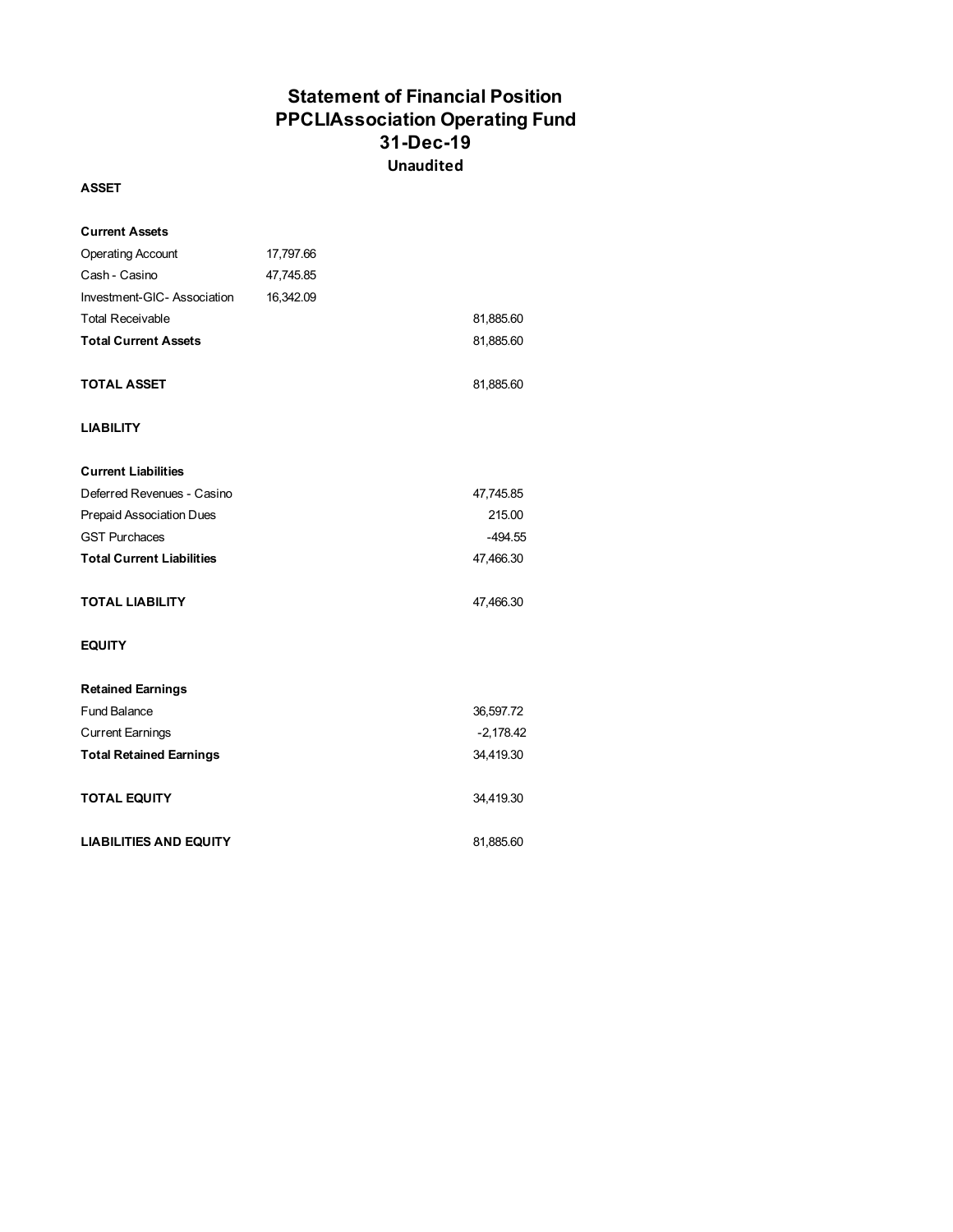### **Income Statement PPCLI Association Operating Fund 31-Dec-19 Unaudited**

#### **REVENUE**

| <b>Sales Revenue</b>          |           |
|-------------------------------|-----------|
| Membership Fees               | 14,825.00 |
| Membership Fees - Partnership | 380.00    |
| E-Membership - Premium        | 4,565.12  |
| Casino Revenue                | 50,451.15 |
| Miscellaneous Revenue         | 18,736.88 |
| <b>Total Other Revenue</b>    | 88,958.15 |
|                               |           |
| <b>TOTAL REVENUE</b>          | 88.958.15 |

#### **EXPENSE**

| <b>Expenses</b>                            |             |
|--------------------------------------------|-------------|
| Office                                     | 8,611.62    |
| Int & Bank Charges General ACT             | 772.08      |
| Int & Bank Charges Casino                  | 48.00       |
| <b>Accounting Fees</b>                     | 3,000.00    |
| <b>AGM Subsidy</b>                         | 1,000.00    |
| Donation - Cadets/Others                   | 5,606.00    |
| Friends of The Colonel Belcher-Vets        | 10,000.00   |
| Donation TMMF                              | 5,000.00    |
| Directors' & Officers' Insurance           | 2,100.00    |
| <b>Donation Kipness Centre</b>             | 5,000.00    |
| Donation Valour Place                      | 10,000.00   |
| Memorial Maintenance                       | 6,273.19    |
| Donation HGMF                              | 5,000.00    |
| Travel                                     | 27,609.43   |
| Postage                                    | 132.50      |
| Telephone                                  | 748.40      |
| Pay Pal Expense                            | 235.35      |
| <b>Total General &amp; Admin. Expenses</b> | 91,136.57   |
| <b>TOTAL EXPENSE</b>                       | 91,136.57   |
| <b>NET INCOME</b>                          | $-2.178.42$ |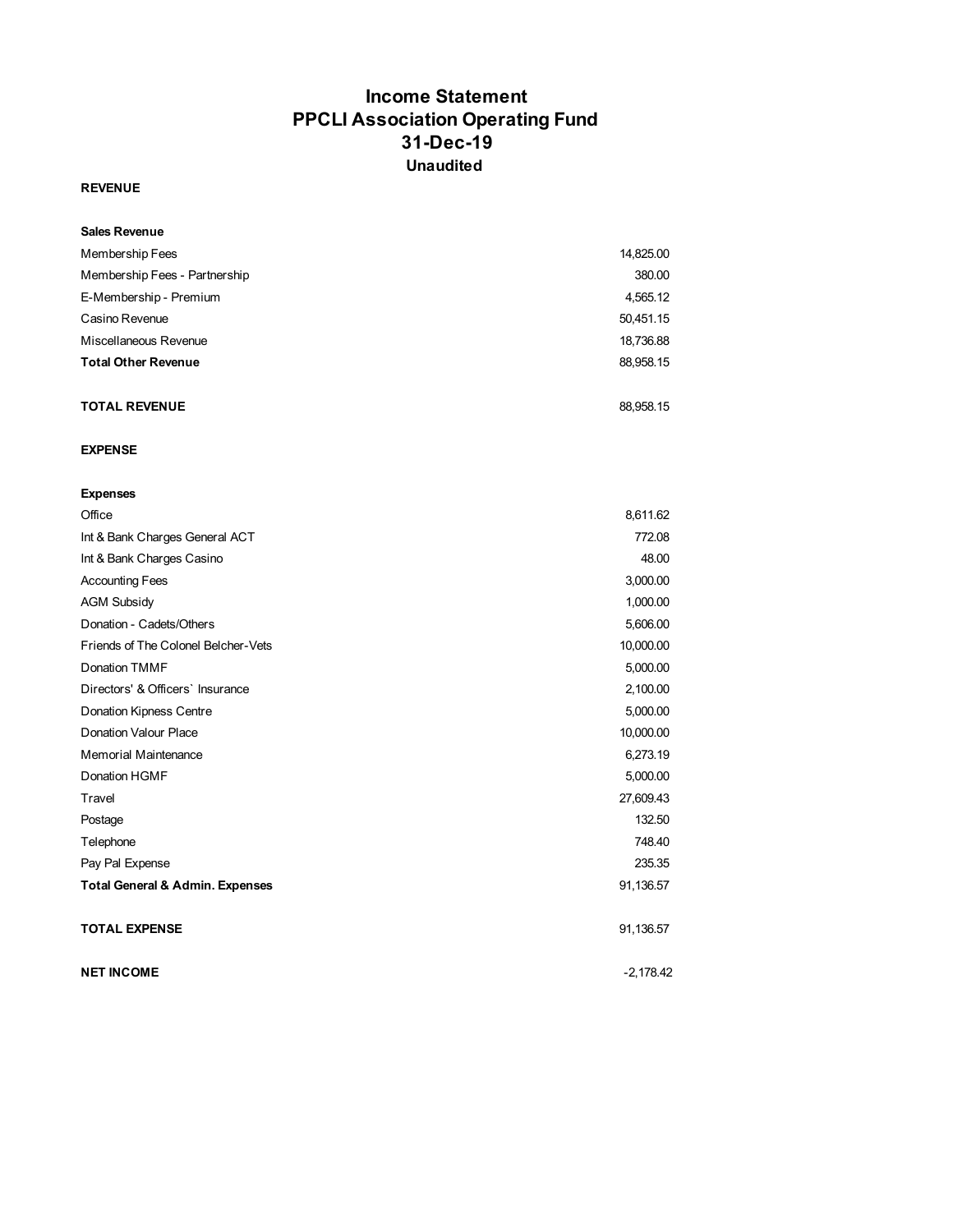### **Statement of Financial Position Hamilton Gault Memorial Fund 31-Dec-19 Unaudited**

#### **ASSET**

| <b>Current Assets</b>            |            |            |
|----------------------------------|------------|------------|
| Cash                             | 39,374.61  |            |
| <b>Investment - Mutual Funds</b> | 741,396.29 |            |
| <b>Total Current Assets</b>      |            | 780,770.90 |
| <b>Total Assets</b>              |            | 780,770.90 |
|                                  |            |            |
| <b>TOTAL ASSET</b>               |            | 780,770.90 |
|                                  |            |            |
| <b>LIABILITY</b>                 |            |            |
|                                  |            |            |
| <b>Current Liabilities</b>       |            |            |
| <b>GST Paid on Purchases</b>     |            | $-699.51$  |
| <b>Current Liabilities total</b> |            | $-699.51$  |
|                                  |            |            |
| Liabilities                      |            |            |
| Veterans/Family/Support Training |            | 7,505.00   |
| <b>Total Liabilities</b>         |            | 7,505.00   |
|                                  |            |            |
| <b>TOTAL LIABILITY</b>           |            | 6,805.49   |
|                                  |            |            |
| <b>EQUITY</b>                    |            |            |
|                                  |            |            |
| <b>Retained Earnings</b>         |            |            |
| <b>Fund Balance</b>              |            | 771,746.59 |
| <b>Current Earnings</b>          |            | 2,218.82   |
| <b>Total Retained Earnings</b>   |            | 773,965.41 |
|                                  |            |            |
| <b>TOTAL EQUITY</b>              |            | 773,965.41 |
| <b>LIABILITIES AND EQUITY</b>    |            | 780,770.90 |
|                                  |            |            |

**Generated On: 19 Mar, 2020**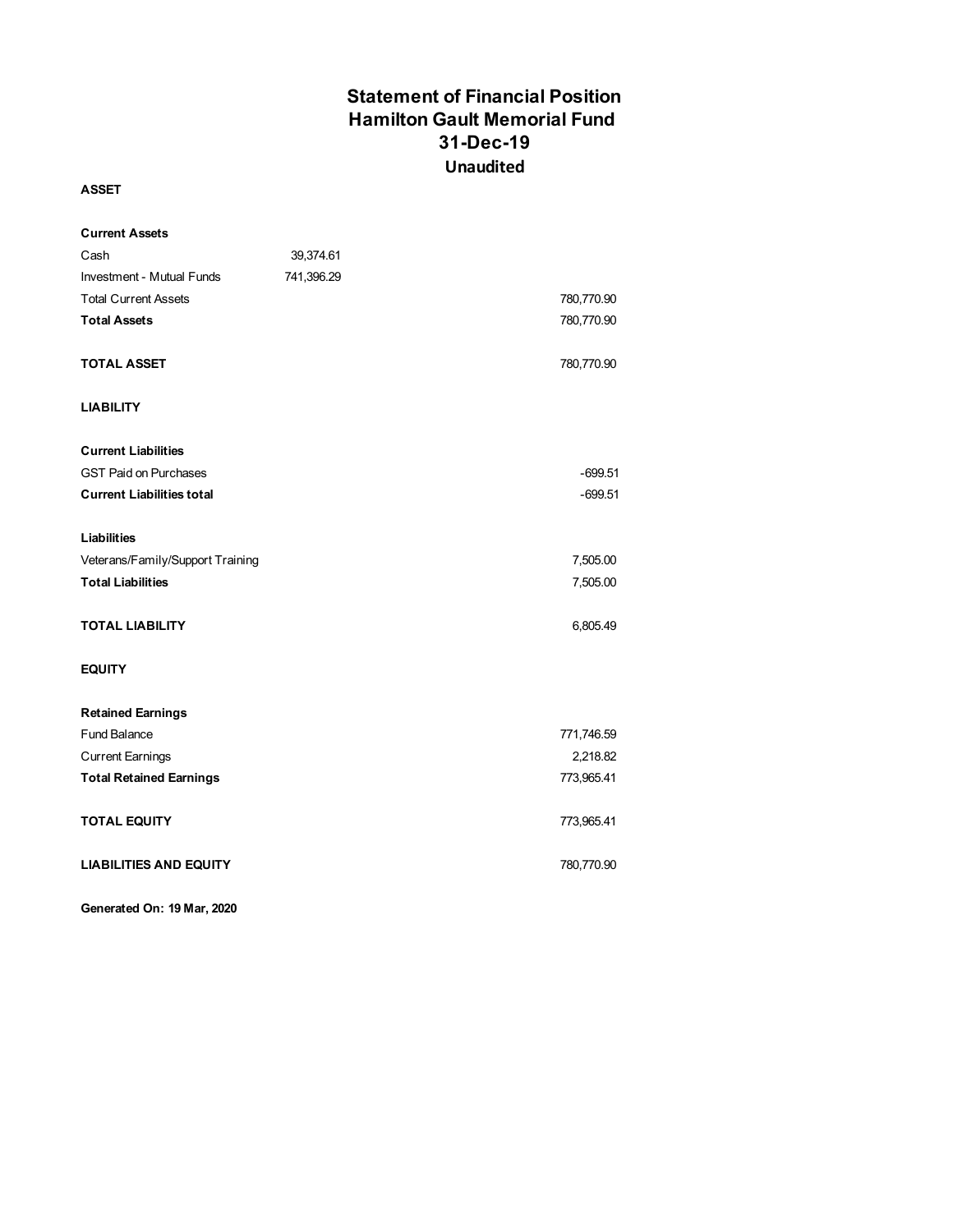### **Income Statement Hamilton Gault Memorial Fund 31-Dec-19 Unaudited**

#### **REVENUE**

| Revenue                             |           |
|-------------------------------------|-----------|
| Donations - Tax Receipted           | 38,688.69 |
| Donations - Non Tax Receipted       | 200.00    |
| Donations - Canada Helps            | 5,650.20  |
| PayPal Donations                    | 0.27      |
| Donations for Bursaries             | 5,000.00  |
| Veterans/Family/Support Training    | 3,810.00  |
| <b>Total Revenue</b>                | 53,349.16 |
| <b>TOTAL REVENUE</b>                | 53,349.16 |
| <b>EXPENSE</b>                      |           |
| <b>Expense Accounts</b>             |           |
| Soldier On Atlantic Golf Invitional | 1,500.00  |
| <b>Fund Raising Expense</b>         | 257.03    |
| Office                              | 430.51    |
| <b>Student Bursaries</b>            | 21,000.00 |
| <b>Professional Fees</b>            | 3,800.00  |

Cadet Support 4,500.00 Travel 19,587.98 Interest & Bank Charges 54.82 **Total General & Admin. Expenses** 51,130.34

**TOTAL EXPENSE** 51,130.34

**NET INCOME** 2,218.82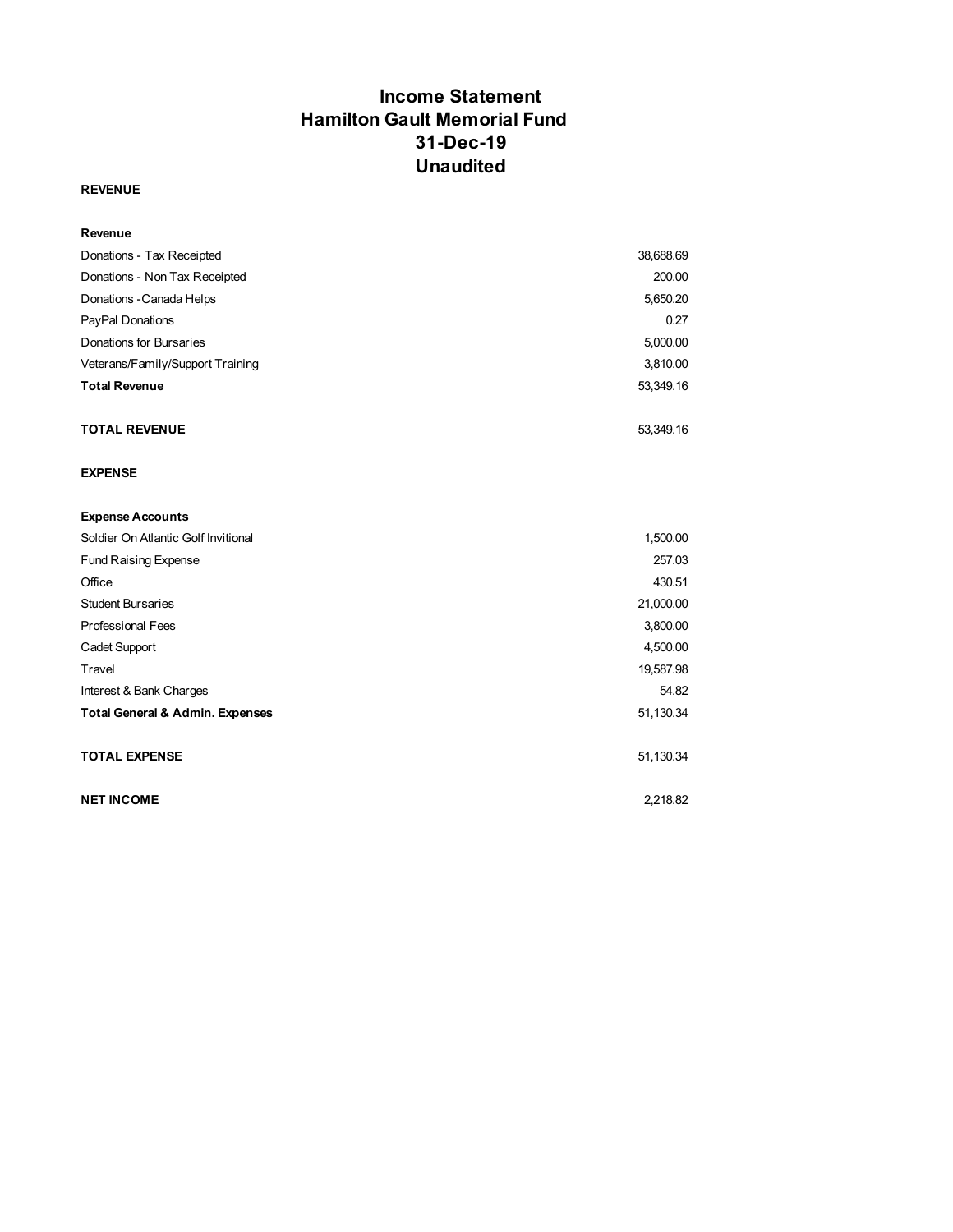### **Financial Position PPCLI Operating Fund 31-Mar-20**

#### **ASSET**

| <b>Current Assets</b>            |           |           |
|----------------------------------|-----------|-----------|
| <b>Operating Account</b>         | 19,654.14 |           |
| Cash - Casino                    | 44,940.92 |           |
| Investment-GIC-Association       | 16,342.09 |           |
| <b>Total Current Assets</b>      |           | 80,937.15 |
| <b>LIABILITY</b>                 |           |           |
| <b>Current Liabilities</b>       |           |           |
| Deferred Revenues - Casino       |           | 44,940.92 |
| Prepaid Association Dues         |           | 25.00     |
| <b>GST Purchaces</b>             |           | $-52.83$  |
| <b>Total Current Liabilities</b> |           | 44,913.09 |
|                                  |           |           |
| <b>EQUITY</b>                    |           |           |
| <b>Retained Earnings</b>         |           |           |
| <b>Fund Balance</b>              |           | 33,924.75 |
| <b>Current Earnings</b>          |           | 2,099.31  |
| <b>Total Retained Earnings</b>   |           | 36,024.06 |
| <b>TOTAL EQUITY</b>              |           | 36,024.06 |
| <b>LIABILITIES AND EQUITY</b>    |           | 80,937.15 |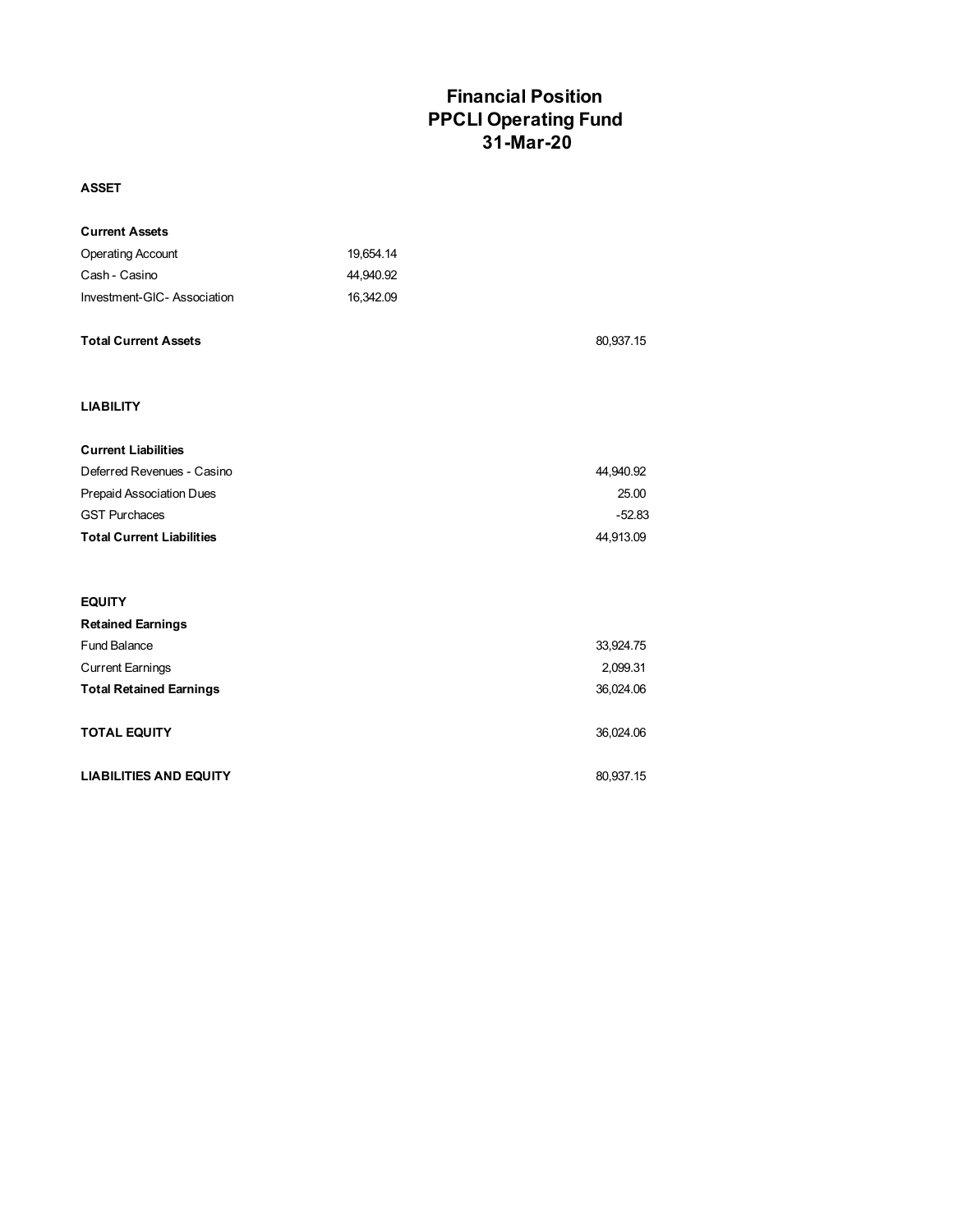### **Income Statement PPCLI Operating Fud 31-Mar-20**

#### **REVENUE**

| Membership Fees               | 2.825.00 |
|-------------------------------|----------|
| Membership Fees - Partnership | 150.00   |
| E-Membership - Premium        | 538.67   |
| E Membership - Basic          | 15.00    |
| Casino Revenue                | 2.804.93 |
| <b>Total Other Revenue</b>    | 6,333.60 |

#### **EXPENSE**

| Office                                     | 888.81   |
|--------------------------------------------|----------|
| Int & Bank Charges General ACT             | 11.32    |
| Int & Bank Charges Casino                  | 15.00    |
| Directors' & Officers' Insurance           | 2,100.00 |
| Travel                                     | 287.45   |
| Telephone                                  | 157.04   |
| Pay Pal Expense                            | 774.67   |
| <b>Total General &amp; Admin. Expenses</b> | 4,234.29 |

#### **NET INCOME** 2,099.31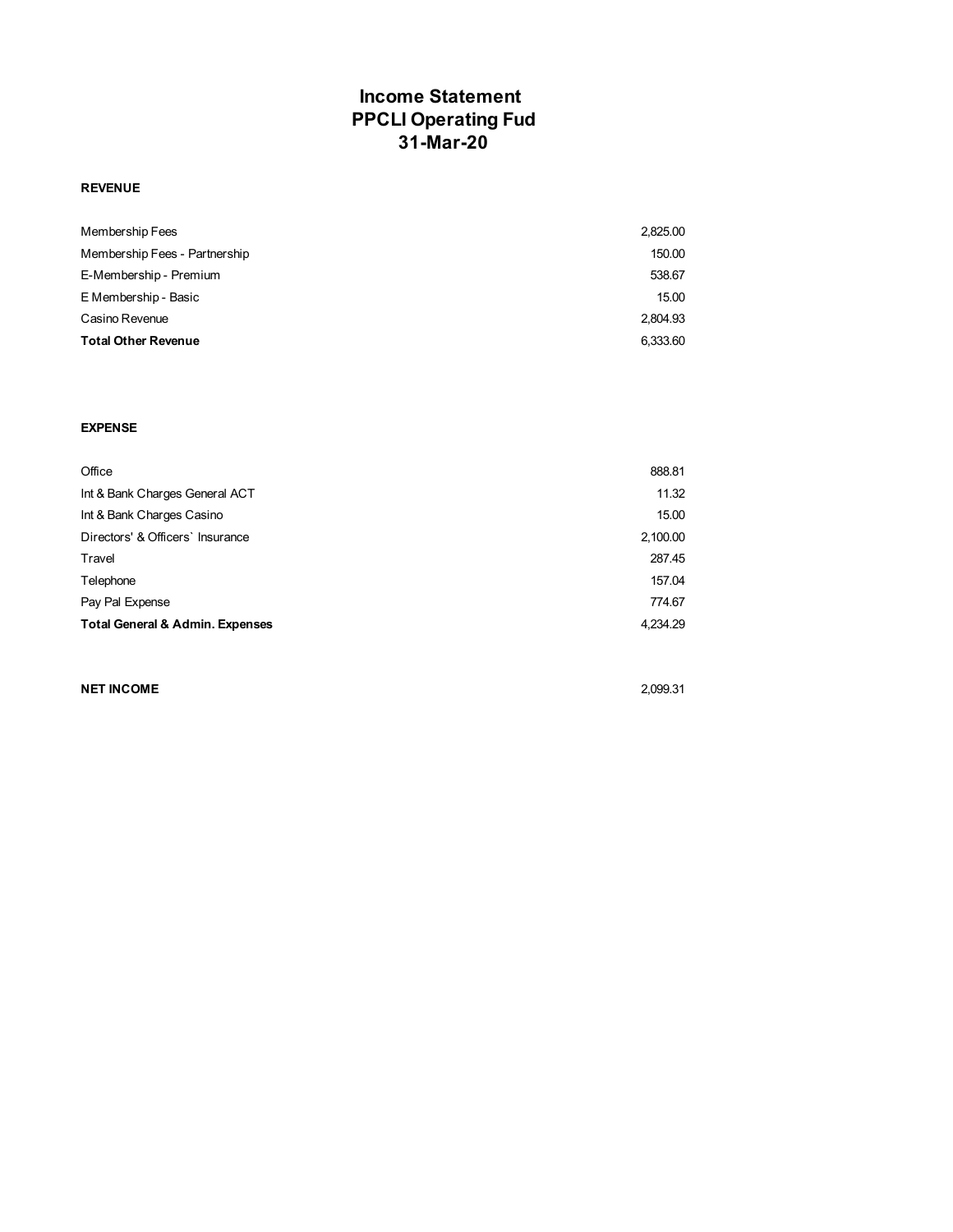### **STATEMENT OF FINANCIAL POSITION HGMF 31-Mar-20**

#### **DRAFT UNTIL AFTER 2019 REVIEW SUBJECT TO CHANGE**

**ASSET**

| <b>Current Assets</b>            |            |            |
|----------------------------------|------------|------------|
| Cash                             | 42,126.06  |            |
| <b>Investment - Mutual Funds</b> | 845,665.00 |            |
| TOTAL CURRENT ASSETS             |            | 887,791.06 |
|                                  |            |            |
| <b>LIABILITY</b>                 |            |            |
| <b>Current Liabilities</b>       |            |            |
| <b>GST Paid on Purchases</b>     |            | $-113.25$  |
| <b>TOTAL LIABILITY</b>           |            | $-113.25$  |
| <b>EQUITY</b>                    |            |            |
| <b>Retained Earnings</b>         |            |            |
| Fund Balance                     |            | 877,647.87 |
| <b>Current Earnings</b>          |            | 10,256.44  |
| <b>Total Retained Earnings</b>   |            | 887,904.31 |
|                                  |            |            |
|                                  |            |            |

TOTAL EQUITY AND LIBILITYS 887,791.06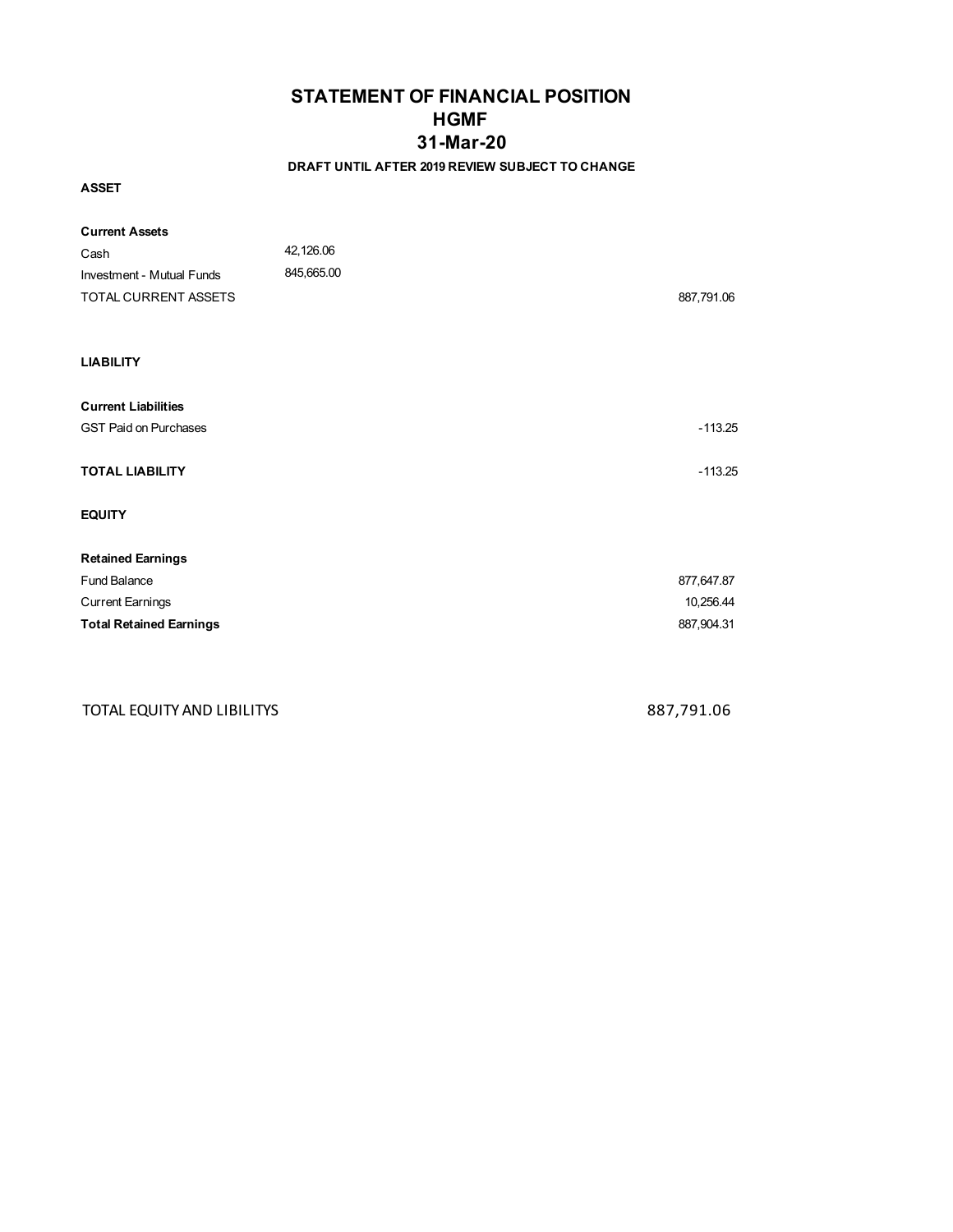### **INCOME STATEMENT HGMF 31-Mar-20**

| <b>REVENUE</b>                   |           |
|----------------------------------|-----------|
| Donations - Non Tax Receipted    | 250.00    |
| Donations - Canada Helps         | 4,575.00  |
| PayPal Donations                 | 746.00    |
| Veterans/Family/Support Training | 7,505.00  |
| <b>TOTAL REVENUE</b>             | 13,076.00 |
| <b>EXPENSE</b>                   |           |
| <b>Fund Raising Expense</b>      | 200.27    |
| <b>GST</b>                       | 113.25    |
| Office                           | 2,490.82  |
| Interest & Bank Charges          | 15.22     |
| <b>TOTAL EXPENSE</b>             | 2,819.56  |
| <b>NET INCOME</b>                | 10,256.44 |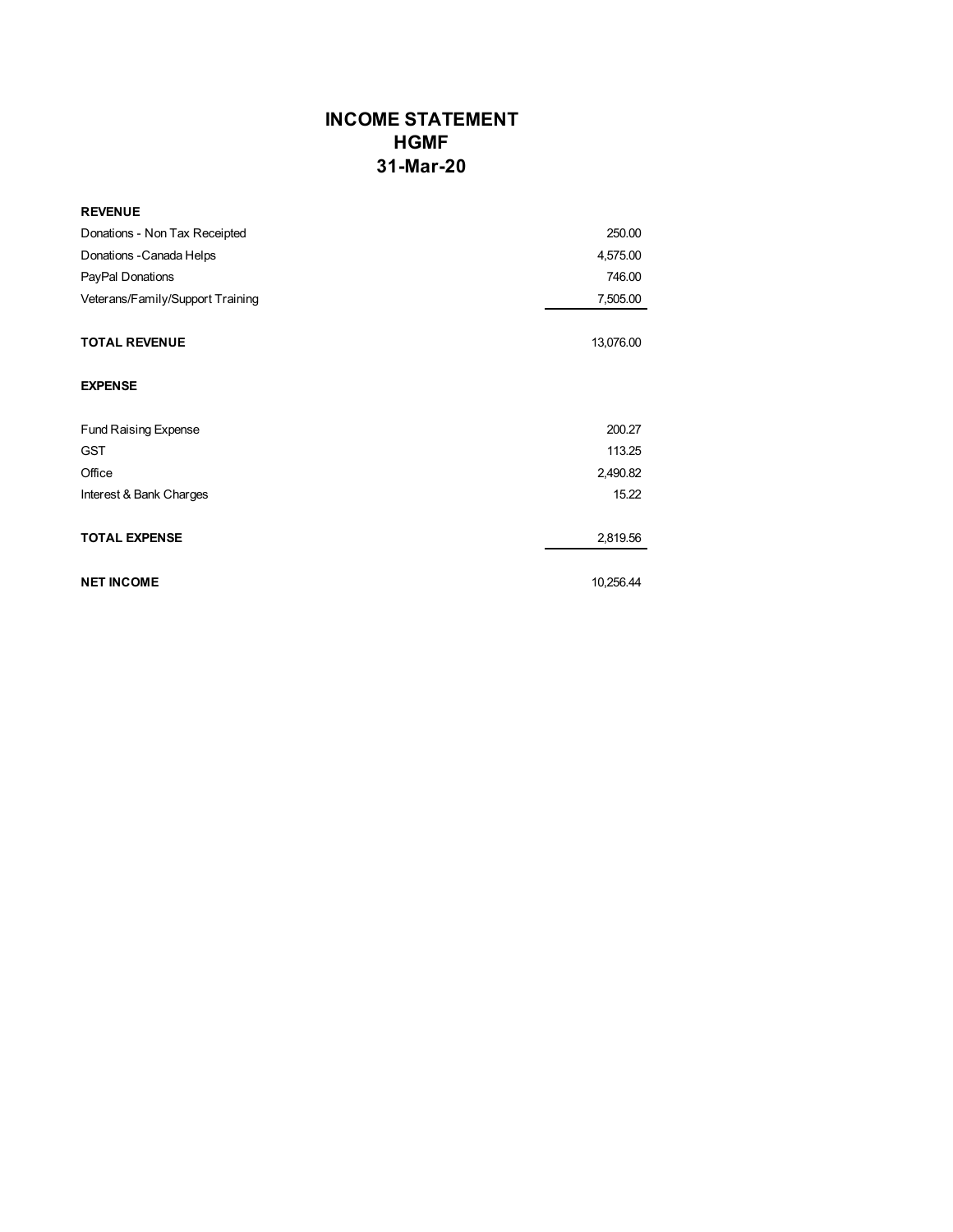

15 May 20

#### **Committee Report Governance Committee**

Reference: Governance Committee Report dated 23 Jun 19

1. During the past year, the Governance Committee has provided continuing assistance to the President in the preparation and revision of Association documents.

2. The proposed Committee activities for the coming year are:

a. Contribute to the study of possible options for adjustments or revisions to the Regimental post-service organization structure and relationships;

b. Finalize associated by-laws for approval;

c. Review statutory requirements and recommend updating of Assn record-keeping and Membership data collection and retention;

d. Review Assn By-law No.1 to ensure continuing statutory compliance; and,

e. Assist in the completion of the Directors' and the Members' Handbooks.

Don Dalziel Chair, Governance Committee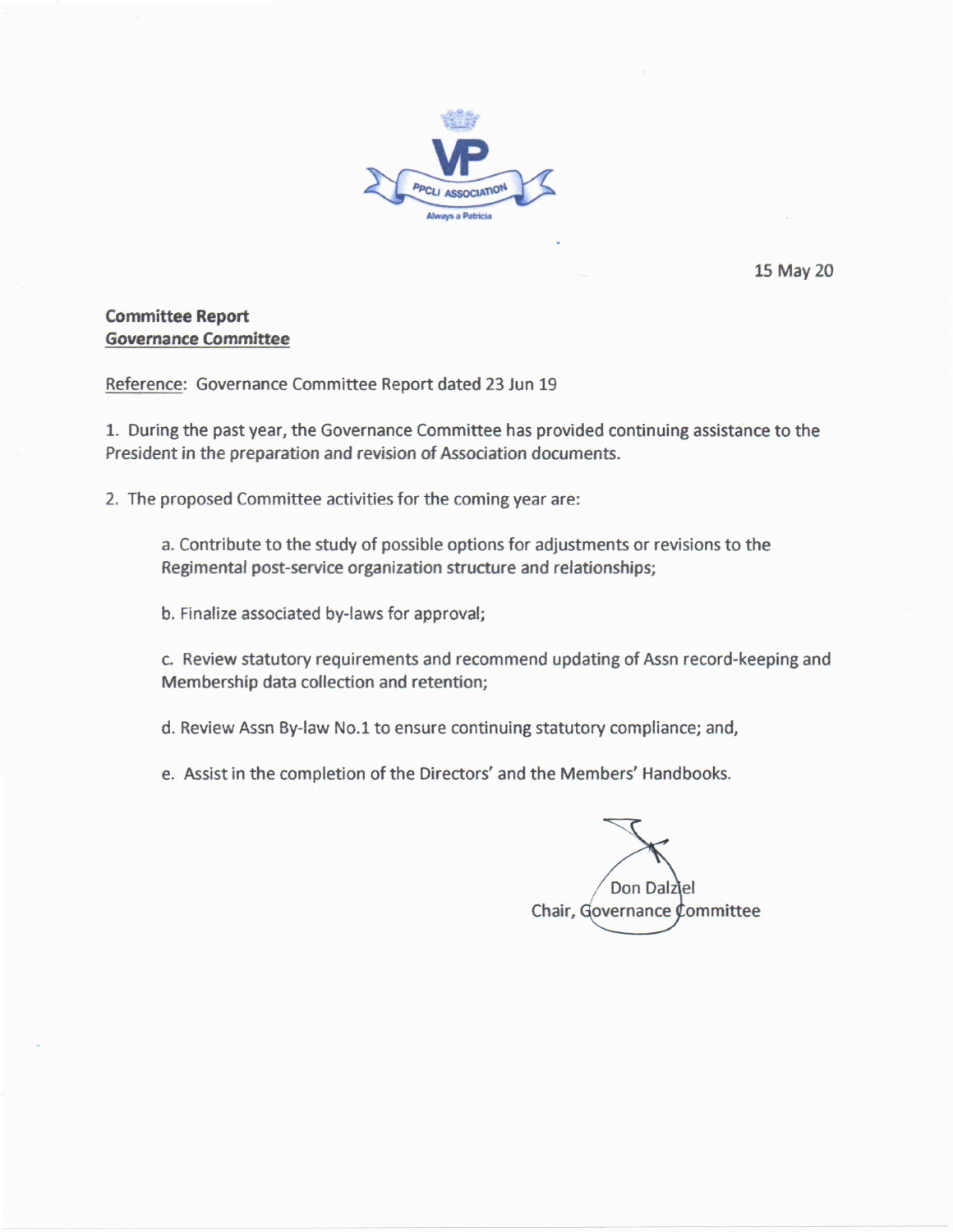2019 Fundraising Report

1. In 2019 a total of \$48,349.16 was donated to the Hamilton Gault Memorial Fund (HGMF). This was a significant increase from previous years and was primarily due to the increased focus on Peer Support and Veterans well-being. In addition, \$5,000 was transferred from the Casino Account to the HGMF in support of student bursaries.

2. For 2020, we have set a fundraising goal of \$25,000 from private donations and \$20,000 from grants. As of 31 March 2020, we have raised \$5,571 in private donations and \$7,505 in grants. In addition, \$7,000 will be transferred from the Casino Fund to the HGMF in support of Student Bursaries. We still need to raise another 14,495 in grants for our Peer Support workshops.

3. Special thanks to the Manitoba & NW Ontario Branch for donating \$1,072 in support of the Peer Support workshops.

Paul Hale Fundraising Chair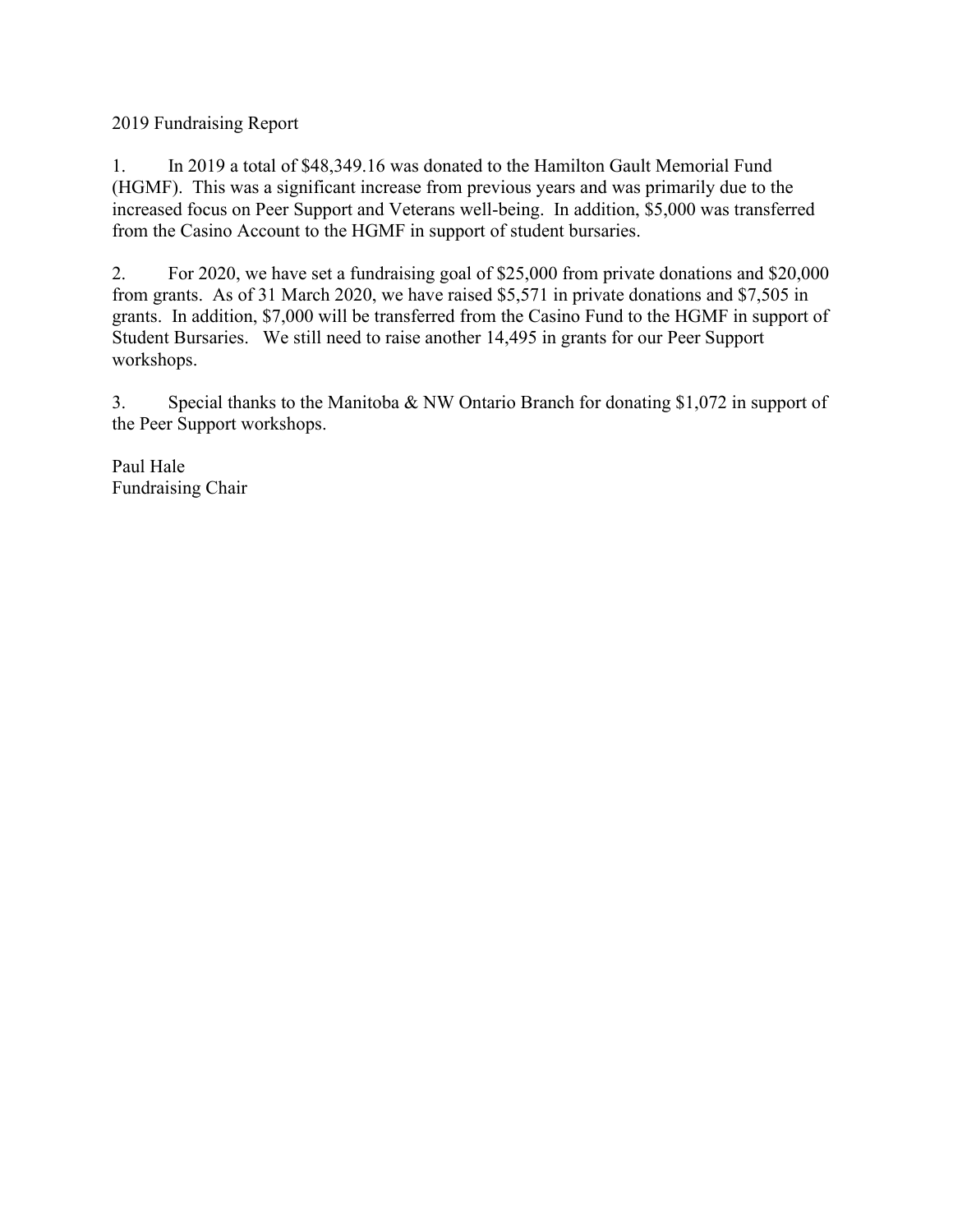27 April, 2020

Heritage Committee Report

2020 was scheduled to start with Karen Storwick and Robert Curtin continuing their interviews with individuals relating their Regimental memories and service. One of the embedded stories will be a history of the Rebels Hockey Teams from the early days in Hemer Germany to the return to Canada of 2PPCLI in the late eighties, names like Ray Demeules, Gerry Bowes, Gebby Gebhardt, Cal Kemp, Mike Ray, Gene Markell and many others will contribute their personal recollections of a great team of soldier's who provided a Canadian Hockey legacy greater than simply winning the European Cup in the early seventies. We will grow these and many more individual interviews in the next two years.

 We continue to receive donations for the Regimental Museum from individuals and families of Patricia's most to commemorate their service or special finds of Regimental service such as the second piece of Trench Art and other personal items donated by John Joly. We will continue to acknowledge individuals who have helped to continue building our legacy.

 The summer activities will continue to include Rebels player interviews in Calgary and Edmonton in addition to individual interviews by Karen and Robert. This fall we should be able to finalize the Association and RHQ financial responsibilities for the maintenance of Memorials and Monuments in Ottawa. We will continue to assist with volunteer assistance to RHQ in pursing records of unit diaries, editorial services and personal donations (eg. Colonel James Stones letters to former Commanding Officers of 2PPCLI).

 Finally, once again we need to continue encouraging our Regional representatives to visit local sites identified in the published Manual of Monuments and Memorials to submit the details required to complete the non-existing geographical and historical information. VP.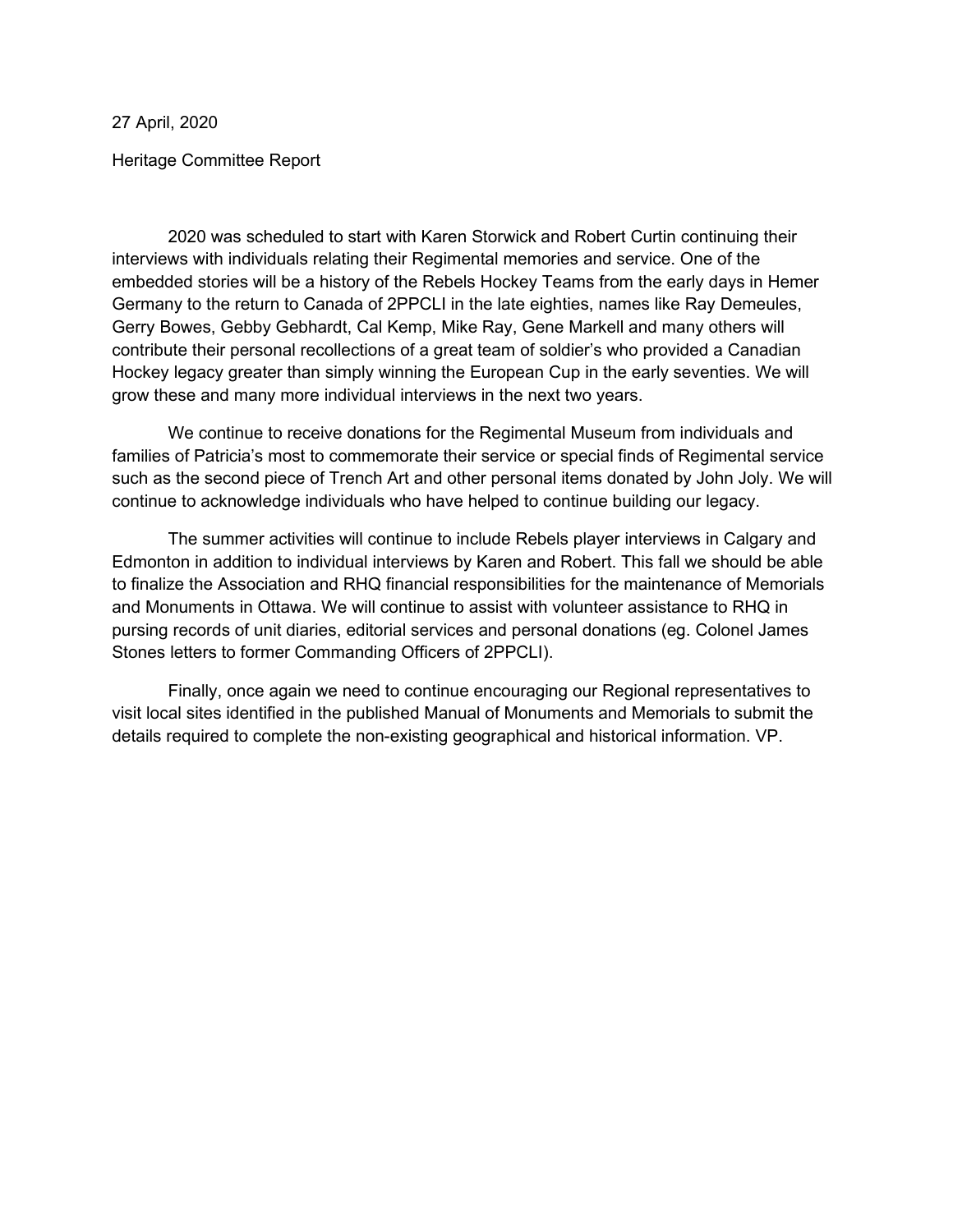#### **VOLUNTARY PATRICIA PROGRAM UPDATE**

#### **2020 AGM**

The past year has seen the continued success and support to veterans and their families with the Voluntary Patricia Program (VPP). The overall aim of the program is to help others across Canada, to get the professional help they need to address whatever issues they are dealing with. The PPCLI Association is the first and only military association offering this type of assistance, not only to our members, serving and retired but to anyone who seeks help. Word of mouth had us helping signallers, Royals and first responders throughout Canada. I am very proud to have the privilege to have this portfolio following the great work Dave Pentney has done in the recent past. Thank you Dave.

All the VPP coordinators do is first and foremost – listen. Being a good listener and or learning to listen always helps take an edge off a situation. The MHFA workshops are a great medium to gain or refresh these skills. Our goal should be to leave the caller or person with a sense of "it is not all that bad" there is light at the end of that dark tunnel or pit and hopefully leave them at least chuckling a bit. WE ARE NOT PRACTITIONERS. We do not provide clinical advice. But we do have some very good tools in our toolboxes that not only help the person in need but protects the Coordinator as well. The onus is on the individual to get help.

Most people will call us for help because they know we were there and we speak the language, understand what is going on. That is a powerful crucial first step for them. Our responsibility is to listen and guide them to appropriate resources, using those tools in the box and following through to monitor. We will help out any way we can if asked. The only advice I have given, when asked, is how I fought the demons and what did I do to get out of the pit. What do I do the keep the demons at bay, my strategy. That is the only time I talk about myself and I keep it short. May lend some credibility.

Basically, anyone can be reached therefore all members are coordinators. Learn who your branch coordinator is, learn what the resources are. Those with issues are identified through Social Media, Regimental Veterans Care Cell, through Association Branches and often through word of mouth. The Brotherhood net. Once an individual with an issue is identified, the first step is to link them up with a VPP Coordinator. They will link the individual with someone willing to help. Continuous Comms are key here. The person helping should provide the Branch VPP SITREPs, who will ensure the Branch President and VPP Coordinator are informed. Monitoring is important to make sure they slip through a crack. I keep a running tally of our cases. Currency and accuracy are key in the monitoring process.

 To reiterate Dave Pentney, "Many of the cases that we have encountered to date have involved people who do not live in close proximity to a Branch. In these cases, the VPP Facilitator has reached out to Association members in the local area to seek their assistance in helping a brother or sister in need. I am happy to report that in all cases these fine Patricia's have stepped up to the plate without hesitation to fill the role of an ad hoc VPP Facilitator and they have done a fine job supporting those in need of assistance on your behalf."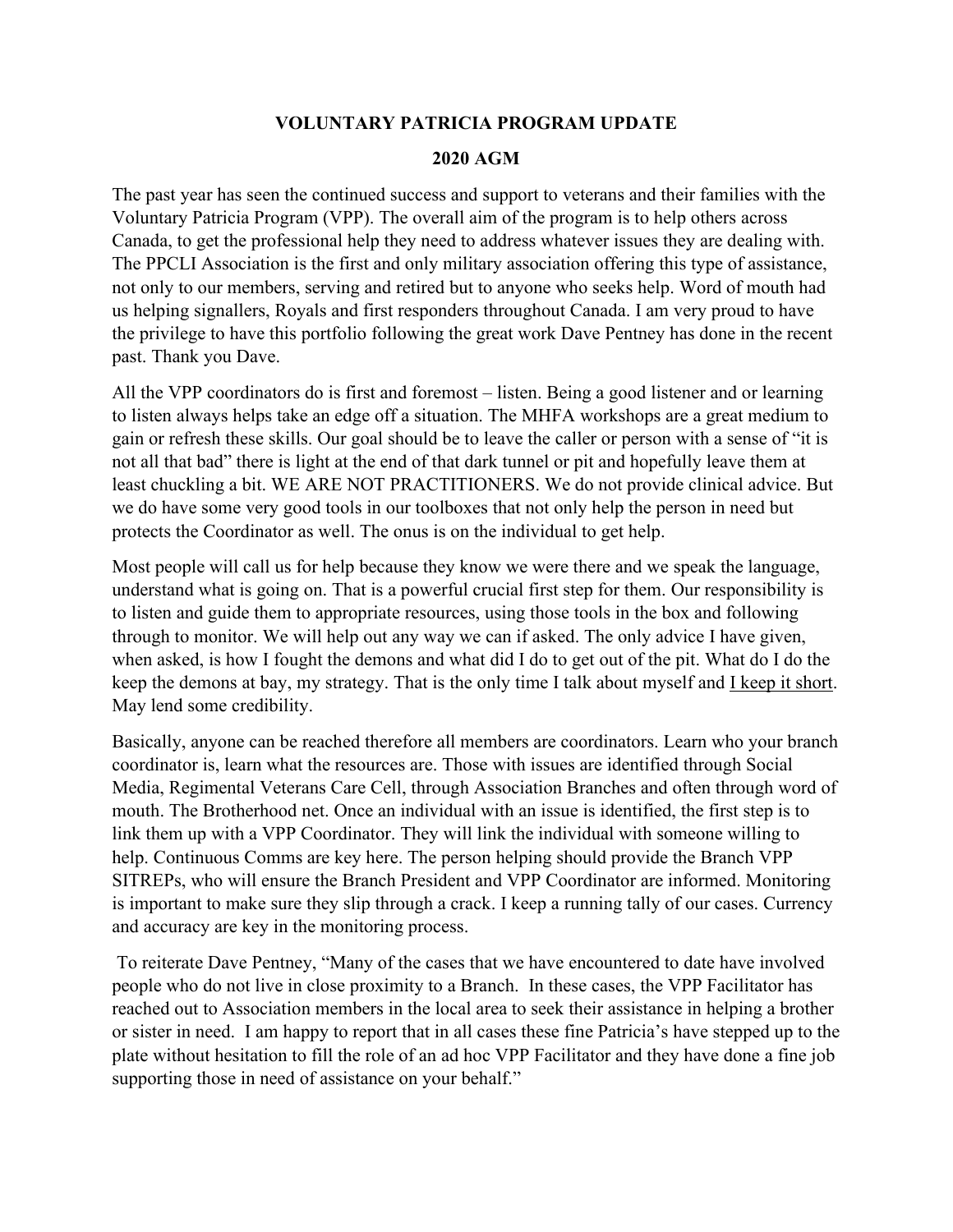We have been noticed by the Senior Leadership of CAF. We must keep up the good work and show that we as an Association, although most are no longer actively serving, we are still in keeping with the Patricia "First in the Field"!

I look forward to continuing to work with this portfolio, working with awesome Patricia's, continuing to serve the Regiment. VP*.* 

Pierre (Pete) Leger VPP Facilitator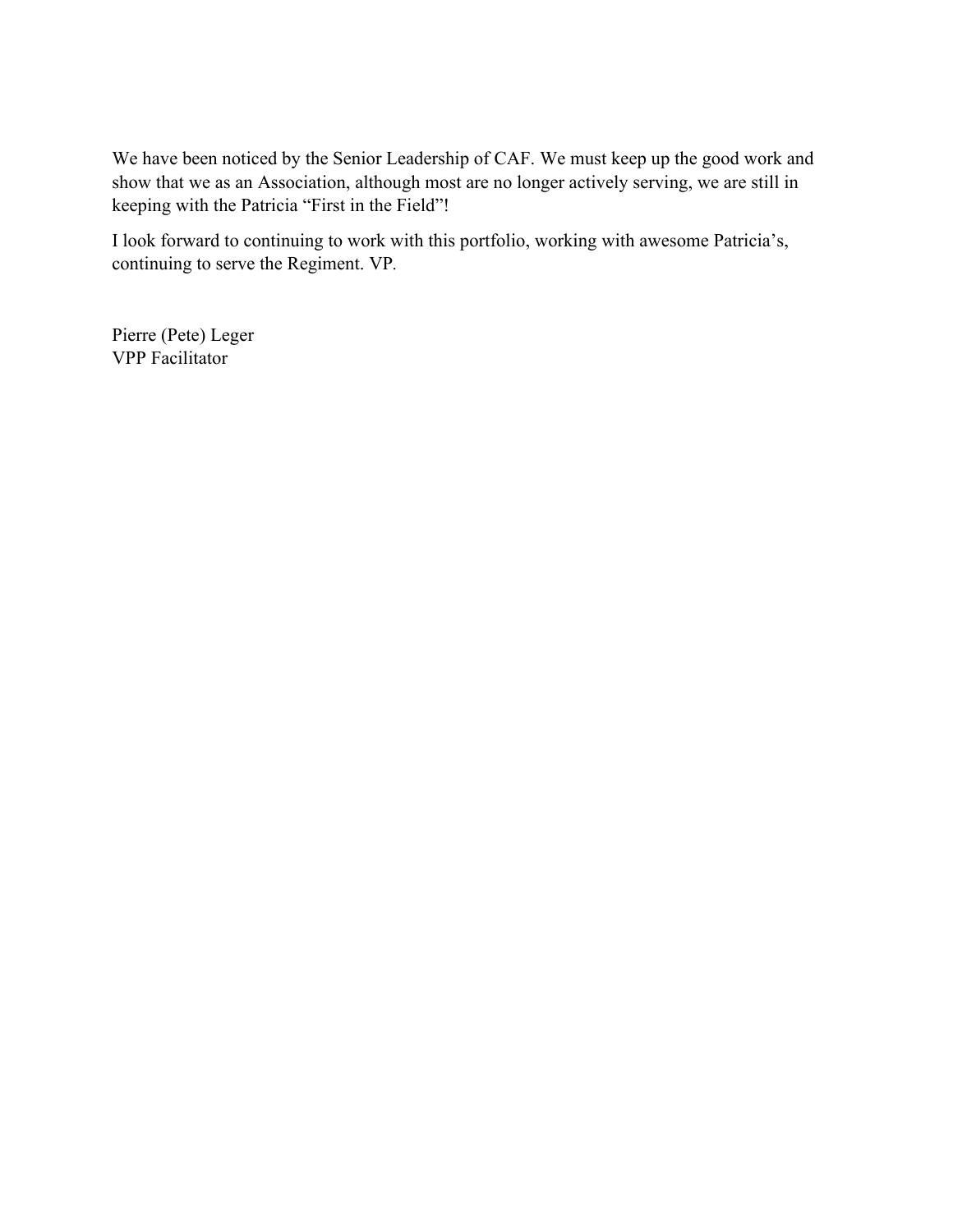## **2020 Educational Bursary Report**

The Hamilton Gault Memorial Fund allocated a budget of \$21,000 for 2020. Application must be submitted to the Educational Bursary Coordinator by 15 July 2020 at  $\underline{\lim. p(\hat{\omega} \text{rogers.com}}$ . They can also be mailed or couriered to:

 Hamilton Gault Memorial Fund Educational Bursary Coordinator 18004 - 101 St, Edmonton AB T5X 5Z7

 The Eductional Bursary application can be found on the PPCLI Association website http://ppcliassoc.ca/ or you can contact Tim Penney.

Each bursary is named after a Regimental figure or Branch. The successful recipient will receive a short biography about the individual or event to help them further understand the significance Regimentally. This year's top bursary was named in the honour of Pte. Alex Temple, an original whose medals were donated to the Regiment by his granddaughter Deborah James. The second bursary will be awarded in memory of Christie Blatchford. Below is a list of the named bursaries.

| <b>Ser</b>     | <b>Bursary</b>               | <b>Background</b>                                                                          |  |  |  |
|----------------|------------------------------|--------------------------------------------------------------------------------------------|--|--|--|
| 1              | Pte Alex Temple              | original, medals recently donated to Regimental Museum                                     |  |  |  |
| $\overline{2}$ | Christie Blatchford          | Reporter - Author 15 Days                                                                  |  |  |  |
| 3              | BGen Keith Corbould, CD      | CO 2 CDO (Turkish Invasion of Cyprus), CO 3 PPCLI<br>Comd Special Service Force (Petawawa) |  |  |  |
| $\overline{4}$ | Maj and Mrs Rod<br>Middleton | Korea veteran and long-time supporter of the Association                                   |  |  |  |
| 5              | Lt Gordon Smith              | WW2 - Sicily WIA, recently passed away at age of 100                                       |  |  |  |
| 6              | <b>Cpl Donald Hastings</b>   | MIA Korea 15 Oct 1952                                                                      |  |  |  |
| 7              | Pte Roy Harrison             | KIA Sicily 5 Aug 1943                                                                      |  |  |  |
| 8              | Pte Ross Patrick             | Killed Korea 9 Apr 1952                                                                    |  |  |  |
| 9              | <b>MWO Sean Robson</b>       | passed away Jan 2020, seven operational deployments                                        |  |  |  |
| 10             | Cpl Curtis Qualtier          | WIA 3 Aug 2006 at White School, died vehicle accident                                      |  |  |  |
| 11             | <b>Sgt Roy Ruston Branch</b> | Fundraising / Support to Mental Health                                                     |  |  |  |
| 12             | <b>SW Ont Branch</b>         | Fundraising / Support to Mental Health                                                     |  |  |  |
| 13             | Kingston Branch              | Fundraising / Support to Mental Health                                                     |  |  |  |
| 14             | Ottawa Branch                | Fundraising / Support to Mental Health                                                     |  |  |  |
| 15             | Calgary Branch               | <b>Support to Calgary Casino</b>                                                           |  |  |  |
| 16             | <b>Edmonton Branch</b>       | Support to Calgary Casino                                                                  |  |  |  |
| 17             | Wainwright Branch            | Support to Calgary Casino                                                                  |  |  |  |
|                | 18                           |                                                                                            |  |  |  |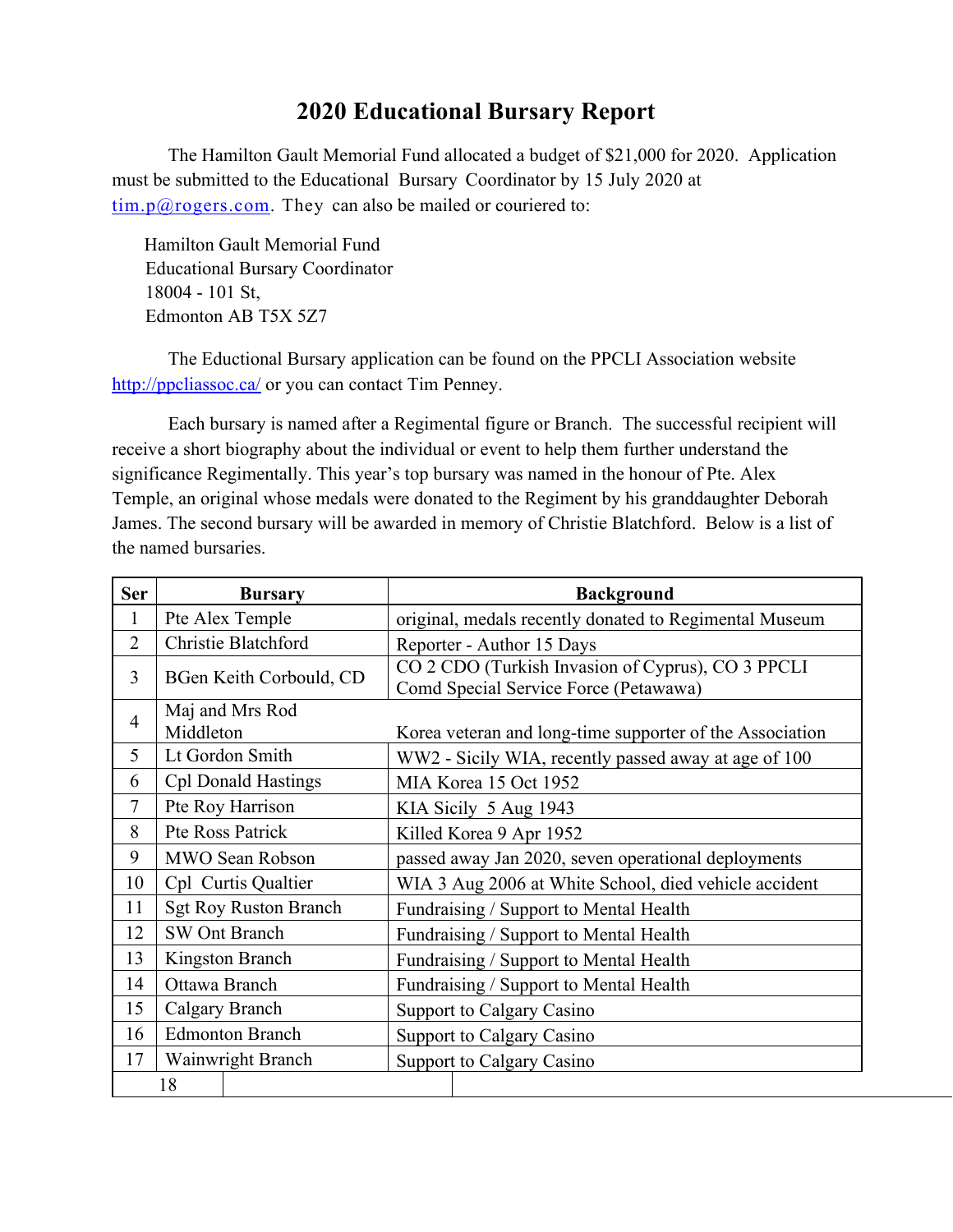The Bursary committee will meet in the later part of July with the intent of reviewing bursary submissions by 1 August. Our end goal is to ensure that successful applicants have the funds by 1 September 2020. The Bursary committee will also be excepting applications for Distance Learning Bursaries this year.

I wish to thank Mike Austdal for an outstanding handover and all the excellent work that he has done in support of the Bursary Program.

Tim Penney Educational Bursary Coordinator 15 March 2020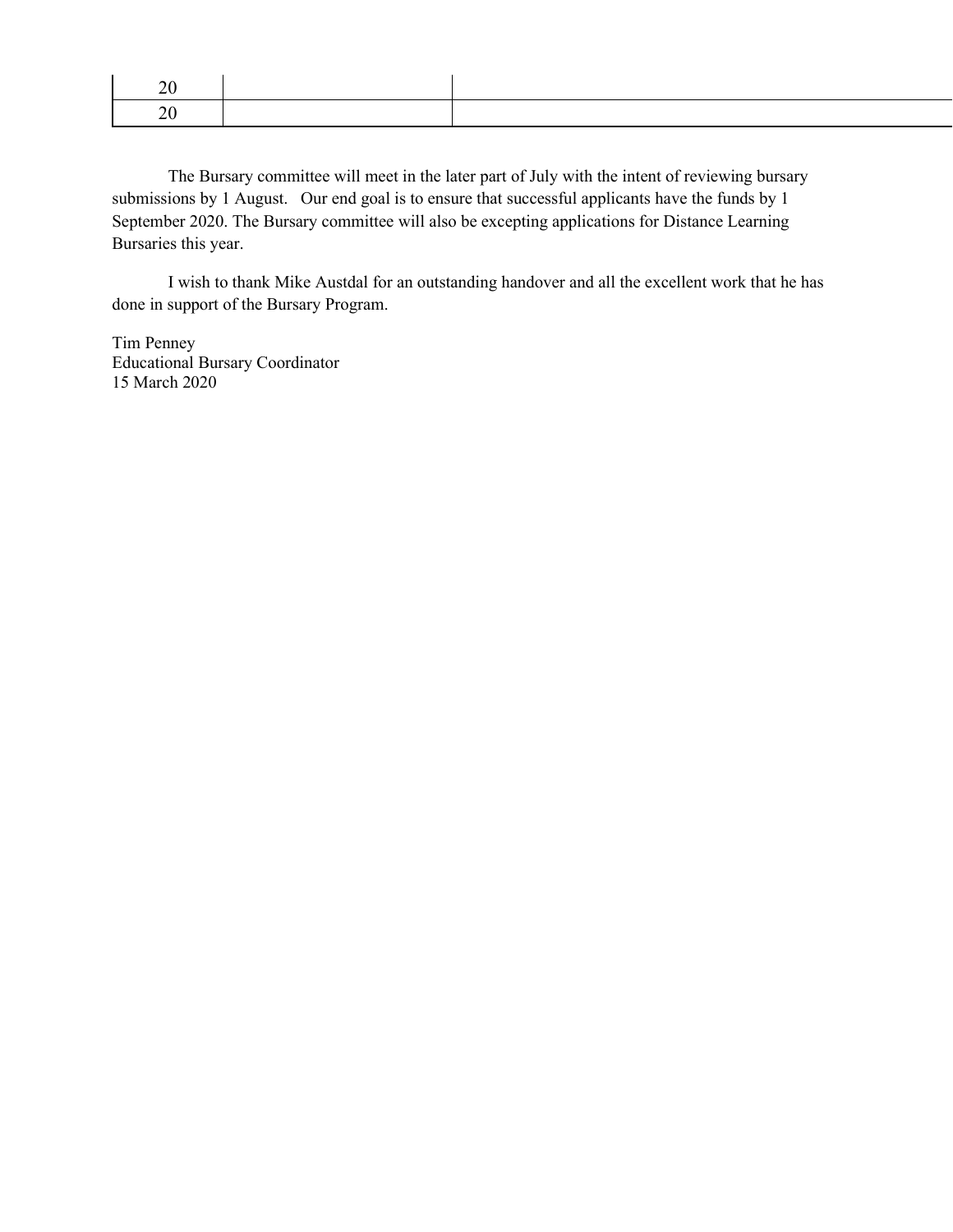### **Hat Badges and Shoulder Titles**

| Corps                                             | Hat           | Cost \$10  | Shoulder      | Cost     | Corps      |  |
|---------------------------------------------------|---------------|------------|---------------|----------|------------|--|
|                                                   | <b>Badges</b> |            | <b>Titles</b> | \$2.30   | Totals     |  |
| 2551 Edmonton                                     | 15            | \$150.00   | 30            | \$69.00  | \$219.00   |  |
| 2943 Campbell River                               | 15            | \$150.00   | $\theta$      | \$0.00   | \$150.00   |  |
| 2276 Fort St John                                 | 20            | \$200.00   | 40            | \$92.00  | \$292.00   |  |
| 2483 Esquimalt                                    | 20            | \$200.00   | 40            | \$92.00  | \$292.00   |  |
| 2901 Estevan                                      | $\theta$      | \$0.00     | 30            | \$69.00  | \$69.00    |  |
| 2837 Yellowknife                                  | 10            | \$100.00   | $\theta$      | \$0.00   | \$100.00   |  |
| 2701 Winnipeg                                     | 10            | \$100.00   | $\theta$      | \$0.00   | \$100.00   |  |
| 533 Winnipeg                                      | 15            | \$150.00   | 30            | \$69.00  | \$219.00   |  |
| 2757 Fernie                                       | $\theta$      | \$0.00     | $\theta$      | \$0.00   | \$0.00     |  |
| 2554 Calgary                                      | 15            | \$150.00   | 20            | \$46.00  | \$196.00   |  |
| 3003 Wainwright                                   | 15            | \$150.00   | 30            | \$69.00  | \$219.00   |  |
|                                                   | 135           | \$1,350.00 | 220           | \$506.00 | \$1,856.00 |  |
| <b>PPCLI Association Cadet Trophy 2019 - 2020</b> |               |            |               |          |            |  |

The Association purchased and distributed the following:

The Top Cadet Corps for 2020 is 2483 Esquimalt. They will receive a cheque for \$1,000 and the keeper trophy at to be determined date.

| Corps               | Score    |
|---------------------|----------|
| 2483 Esquimalt      | 93       |
| 3003 Wainwright     | 88       |
| 533 Winnipeg        | 82       |
| 2757 Fernie         | 80       |
| 2551 Edmonton       | 79       |
| 2554 Calgary        | 77       |
| 2901 Estevan        | 77       |
| 2701 Winnipeg       | 74       |
| 2943 Campbell River | 72       |
| 2276 Fort St John   | 69       |
| 2837 Yellowknife    | No Score |

### **Donations to Cadet Corps**

The HGMF provided the following funds to the Cadets Corps indicated:

533 Winnipeg \$1,000 2943 Campbell River \$2,000 and 2483 Esquimalt \$1,000

Dougal Salmon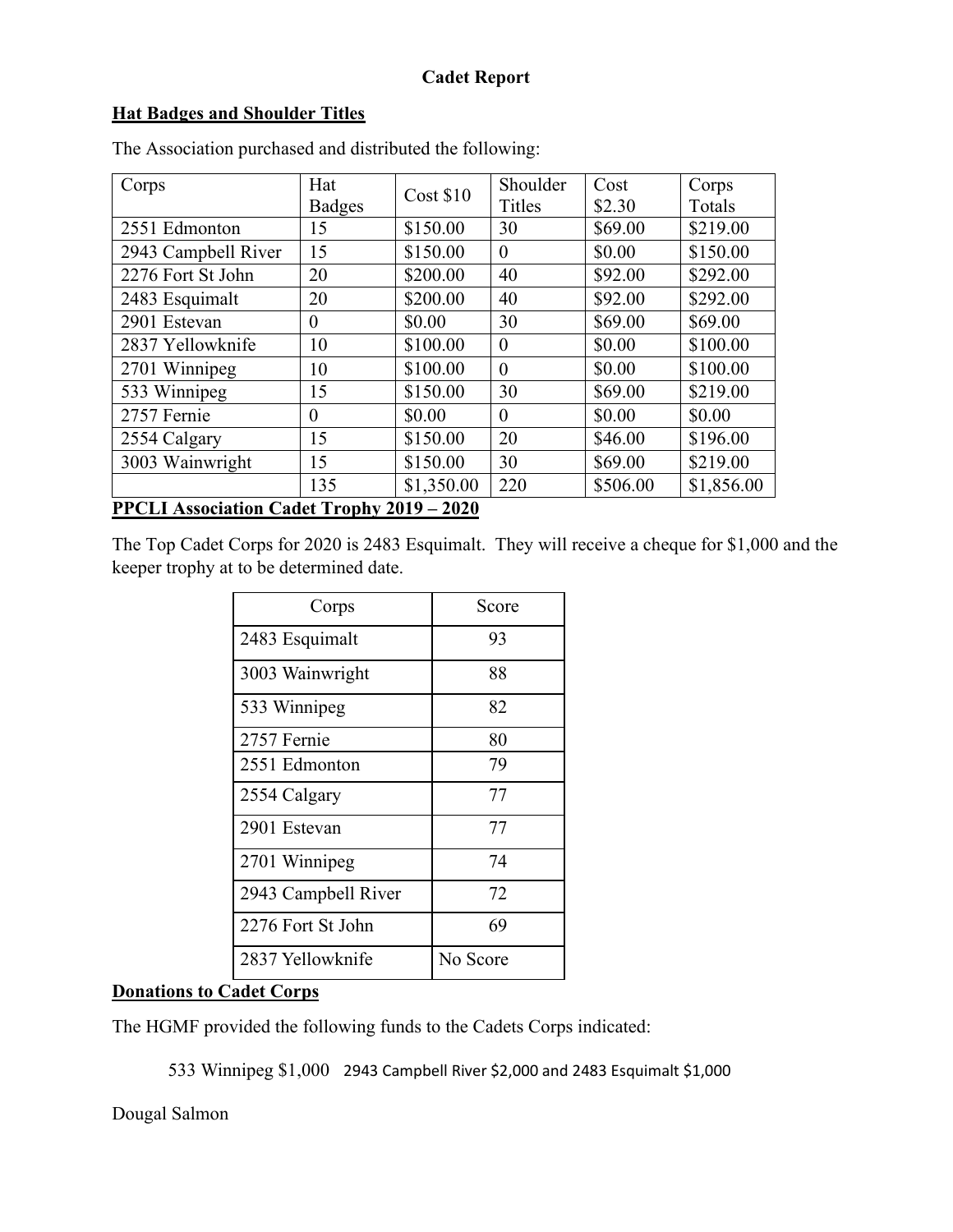# **Combined Association and HGMF Budget Jan - Dec 2021**

|                |                                            | <b>ASSOCIATION OPERATING FUND</b> |               |                |                       |              |
|----------------|--------------------------------------------|-----------------------------------|---------------|----------------|-----------------------|--------------|
|                |                                            | <b>HGMF</b>                       | <b>CASINO</b> | <b>GENERAL</b> | <b>OPERATING FUND</b> | <b>TOTAL</b> |
|                |                                            |                                   |               | <b>ACCOUNT</b> | <b>TOTAL</b>          |              |
| <b>Revenue</b> |                                            |                                   |               |                |                       |              |
|                | 4105 Membership - Regular (625*25)         |                                   |               | \$15,625       | \$15,625              | \$15,625     |
|                | Membership - Partner (60*10)               |                                   |               | \$600          | \$600                 | \$600        |
|                | Membership - E-member (175*25)             |                                   |               | \$4,570        | \$4,570               | \$4,570      |
|                | 4130 Casino Revenue (Note 1)               |                                   | \$61,685      |                | \$61,685              | \$61,685     |
|                | Donations - Tax Receipted (Note 2)         | \$10,000                          |               |                |                       | \$10,000     |
|                | Donations - Non-Tax Receipted (Note 2 + 5) | \$12,000                          |               |                |                       | \$12,000     |
|                | Grants - Tax Receipted (Note 3)            | \$20,000                          |               |                |                       | \$20,000     |
|                | 2019 Investment Income (Note 4)            | \$25,000                          |               |                |                       | \$25,000     |
|                | <b>Total Revenue (Note 2)</b>              | \$67,000                          | \$61,685      | \$20,795       | \$82,480              | \$149,480    |
|                | <b>Disbursements</b>                       |                                   |               |                |                       |              |
|                | Administration                             |                                   |               |                |                       |              |
|                | 5610 Office Expenses                       | \$1,000                           | \$350         | \$1,000        | \$1,350               | \$2,350      |
|                | Accounting/Audit Fees (Projected)          | \$4,000                           |               | \$4,000        | \$4,000               | \$8,000      |
|                | <b>AGM Meeting Subsidy</b>                 |                                   |               | \$1,000        | \$1,000               | \$1,000      |
|                | 5660 D&O Insurance                         |                                   | \$2,100       |                | \$2,100               | \$2,100      |
|                | Telephone                                  |                                   | \$200         | \$800          | \$1,000               | \$1,000      |
|                | <b>Printing Expense</b>                    |                                   |               | \$300          | \$300                 | \$300        |
|                | 5650 Stationary                            |                                   |               | \$350          | \$350                 | \$350        |
|                | Postage                                    |                                   | \$100         | \$400          | \$500                 | \$500        |
|                | 5780 Web Expense                           |                                   |               | \$100          | \$100                 | \$100        |
|                | 5635 Casino Expense                        |                                   |               |                | \$0                   | \$0          |
|                | Travel/Directors/Bursary Adjudication      | \$8,500                           |               | \$6,500        | \$6,500               | \$15,000     |
|                | <b>Fund Raising Expense</b>                | \$300                             |               |                | \$0                   | \$300        |
|                | Interest and Bank Charges                  | \$60                              | \$60          | \$60           | \$120                 | \$180        |
| Publications   |                                            |                                   |               |                |                       |              |
|                | 5665 Newsletter/Bulletin                   |                                   | \$125         | \$350          | \$475                 | \$475        |
| Programs       |                                            |                                   |               |                |                       |              |
|                | Donation to HGMF For Bursaries (Note 5)    |                                   | \$7,000       |                | \$7,000               | \$7,000      |
|                | <b>Museum Donation</b>                     |                                   | \$10,000      |                | \$10,000              | \$10,000     |
|                | Memorial Maintenance                       | \$3,500                           | \$1,000       |                | \$1,000               | \$4,500      |
|                | <b>Student Bursaries (Note 5)</b>          | \$23,000                          |               |                | \$0                   | \$23,000     |
|                | Cadet Support                              | \$5,000                           | \$5,750       |                | \$5,750               | \$10,750     |
|                | Veterans and Family Support (Note 6)       | \$1,500                           | \$35,000      |                | \$35,000              | \$36,500     |
|                | <b>Veterans Suicide Awareness</b>          | \$20,000                          |               |                | \$0                   | \$20,000     |
|                | <b>Total Disbursements</b>                 | \$66,860                          | \$61,685      | \$14,860       | \$76,545              | \$143,405    |
|                | <b>Revenue over Expenditures</b>           | \$140.00                          | \$0.00        | \$5,935.00     | \$5,935.00            | \$6,075.00   |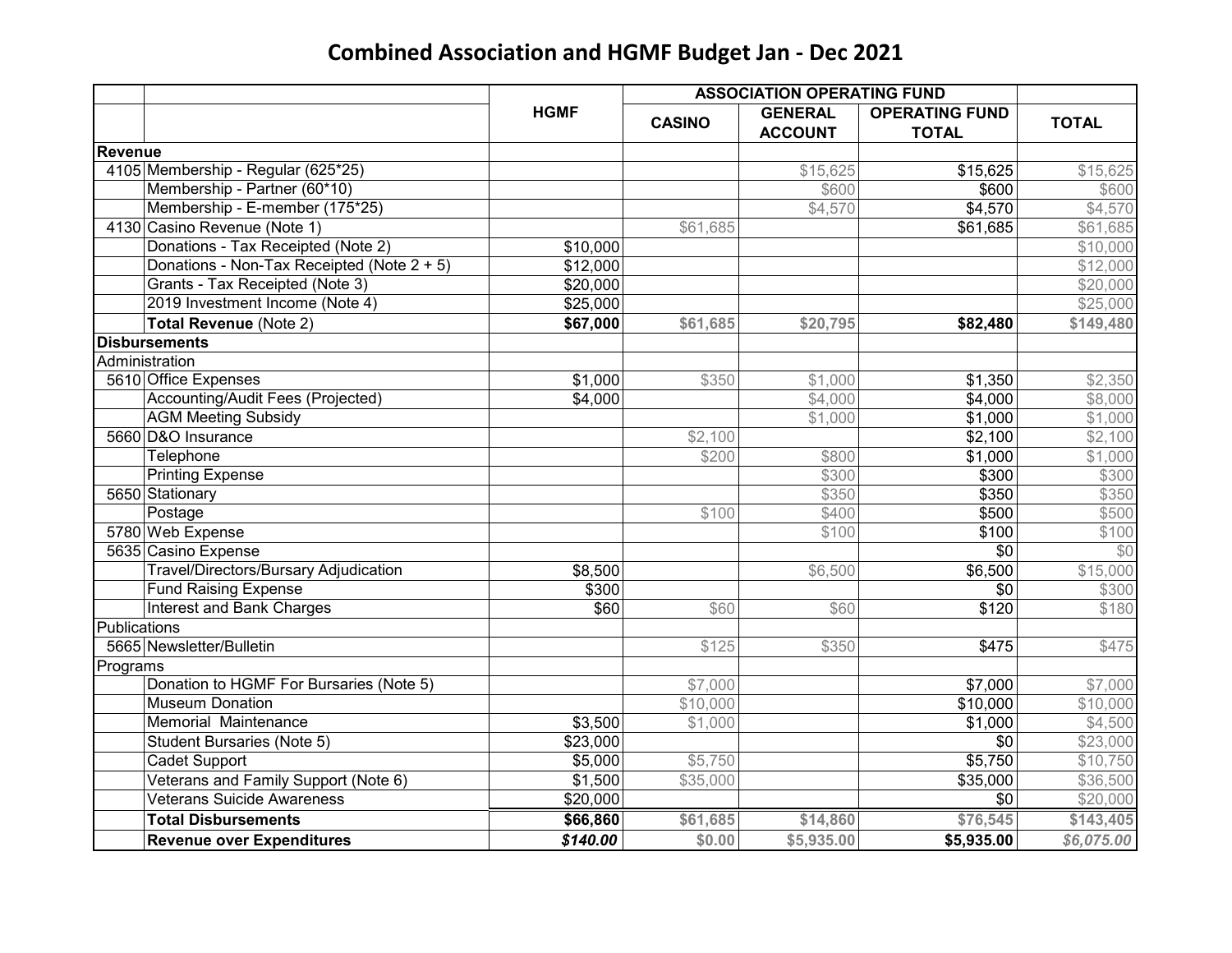### **Combined Association and HGMF Budget Jan - Dec 2021**

Notes:

1. Casinos are conducted approximately every 18 months with the funds becoming available approximately six months later. These funds are considered "Deferred Revenue" until they are programed in the budget on a monthly basis of Casino Revenue/18 months x 12 month.

2. Donations will be applied to enhance in-year programs.

3. Amount indicated is requests to various agencies for grants in support of Mental Health and Suicide Awareness workshops. If funds are not received workshops should be reduced accordingly. Costs for one workshop is \$9,000 and \$11,000 for Applied Suicide Intervention Skills Training (ASIST).

4. Unrealized gain from HGMF investments for 2019 was \$104,126. Proposed that up to \$25,000 from investments be used if required.

5. Donations of \$7,000 to HGMF for Bursaries from Casino Account.

6. Donation from Casino of \$10,000 Col Belchner, \$10,000 Valour Place, \$5,000 Kipness, \$5,000 Calgary Veterans Food Bank and \$5,000 to TMM. \$1,500 from HGMF for Soldier On.

Comments:

 HGMF. HGMF did very well in 2019 with a net gain of \$104,126. However to date in 2020 it has lost approx. 25% due to the coronavirus. The need to assist Veterans will increase and we will most likely have to cash out a portion on the investments.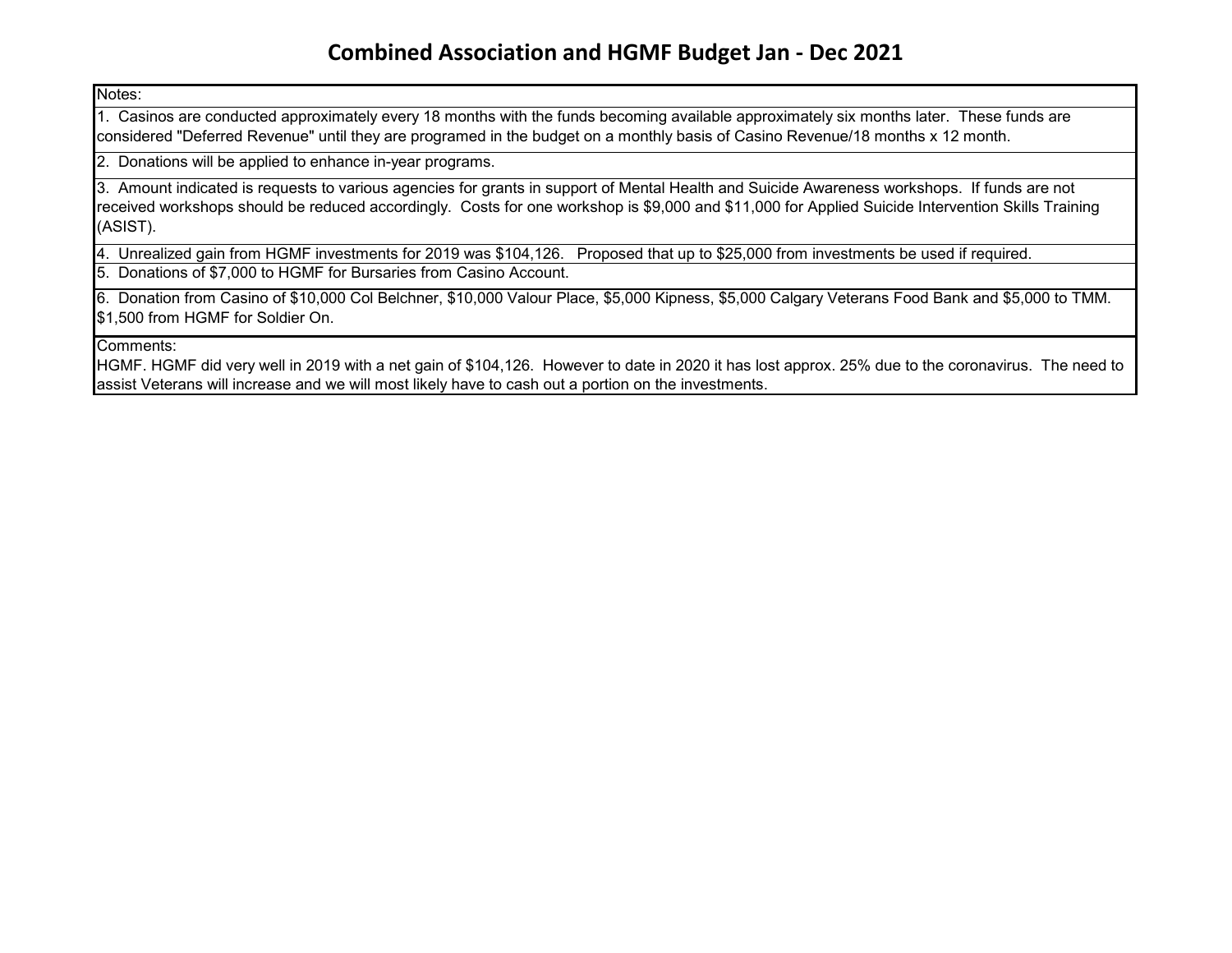### **HAMILTON GAULT MEMORIAL FUND**

#### **2021 BUDGET**

|                | <b>HGMF</b>                                                                                           |          |  |  |  |
|----------------|-------------------------------------------------------------------------------------------------------|----------|--|--|--|
|                |                                                                                                       |          |  |  |  |
| <b>Revenue</b> |                                                                                                       |          |  |  |  |
|                | Donations - Tax Receipted (Note 2)                                                                    | \$10,000 |  |  |  |
|                | Donations - Non-Tax Receipted (Note 2 and 5)                                                          | \$12,000 |  |  |  |
|                | Grants - Tax Receipted (Note 3)                                                                       | \$20,000 |  |  |  |
|                | 2019 Investment Income (Note 4)                                                                       | \$25,000 |  |  |  |
|                | Total Revenue (Note 2)                                                                                | \$67,000 |  |  |  |
|                | <b>Disbursements</b>                                                                                  |          |  |  |  |
|                | Administration                                                                                        |          |  |  |  |
|                | Office Expense                                                                                        | \$1,000  |  |  |  |
|                | Accounting/Audit Fees (Projected)                                                                     | \$4,000  |  |  |  |
|                | Travel/Directors/Bursary Adjudication                                                                 | \$8,500  |  |  |  |
|                | <b>Fund Raising Expense</b>                                                                           | \$300    |  |  |  |
|                | Interest and Bank Charges                                                                             | \$60     |  |  |  |
|                | Memorial Maintenance                                                                                  | \$3,500  |  |  |  |
|                | <b>Student Bursaries (Note 5)</b>                                                                     | \$23,000 |  |  |  |
|                | <b>Cadet Support</b>                                                                                  | \$5,000  |  |  |  |
|                | <b>Veterans and Family Support</b>                                                                    | \$1,500  |  |  |  |
|                | <b>Veterans Suicide Awareness</b>                                                                     | \$20,000 |  |  |  |
|                | <b>Total Disbursements</b>                                                                            | \$66,860 |  |  |  |
|                | <b>Revenue over Expenditures</b>                                                                      | \$140    |  |  |  |
|                |                                                                                                       |          |  |  |  |
| Notes:         |                                                                                                       |          |  |  |  |
|                | 2. Donations will be applied to enhance in-year programs.                                             |          |  |  |  |
|                | 3. Amount indicated is requests to various agencies for grants in support of                          |          |  |  |  |
|                | Suicide Awareness workshops. If funds are not received workshops should                               |          |  |  |  |
|                | accordingly. Costs for one workshop is \$9,000 and \$11,000 for Applied Suici                         |          |  |  |  |
|                | Training (ASIST).                                                                                     |          |  |  |  |
|                | 4. Unrealized gain from HGMF investments for 2019 was \$104,126. Propos                               |          |  |  |  |
|                | from investments be used if required.                                                                 |          |  |  |  |
|                |                                                                                                       |          |  |  |  |
|                | 5. Donation of \$7,000 to HGMF for Bursaries from Casino Account will bring<br>bursaries to \$23,000. |          |  |  |  |
|                |                                                                                                       |          |  |  |  |

П